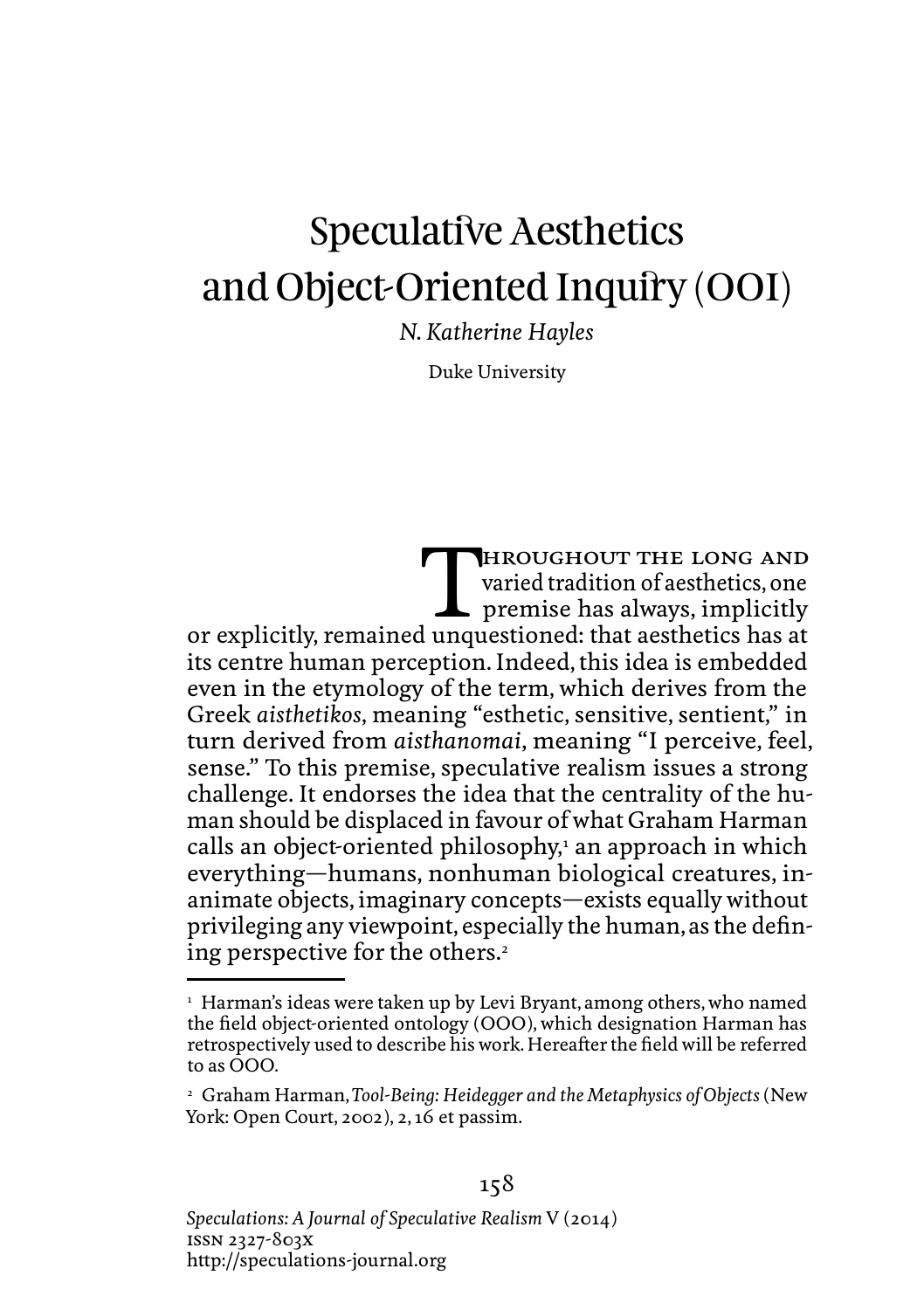This position immediately poses problems for aesthetic theory. Virtually all aesthetic theories to date, whether they ground the aesthetic experience in objective qualities, as William Hogarth and Edmund Burke maintained, in cultural influences, as André Malraux argued, or as a "counterenvironment" designed to break cultural preconceptions, as Marshall McLuhan suggested, rely on the centrality of human sense experience. Even Eli Siegel, the American philosopher who in 1941 founded the Aesthetic Realism movement that maintained reality itself is aesthetic, relied on human perception when he argued that art, self and the world are all interconnected and constitute an aesthetic oneness.3 What would it mean, then, to imagine an aesthetics in which the human is decentred and inanimate objects, incapable of sense perceptions as we understand them, are included in aesthetic experience?

One approach would be to define speculative aesthetics as the aesthetic techniques employed by speculative realism, for example, the wildly heterogeneous lists that populate the works of Bruno Latour and Graham Harman. In this case, however, speculative aesthetics could safely be relegated to a subset of rhetorical theory, and much of its explosive potential would be defused. A better approach would be to engage the ideas and arguments of speculative realism and extend them into the aesthetic regime. This is the strategy taken by Graham Harman in "Aesthetics as First Philosophy," in which he notes commonalities between Levinas's and his own approach.4 The essential move here is to identify aesthetics with "enjoyment" (Levinas's term) or "allure" (Harman's) so that the sensual qualities of objects in which other objects "bathe" is understood as an essentially aesthetic response. Thus aesthetics is generalised so that it applies not only to humans but to all objects, including inanimate ones.

<sup>3</sup> Eli Siegel, *Self and World: An Explanation of Aesthetic Realism* (New York: Definition Press, 1981).

<sup>4</sup> Graham Harman, "Aesthetics as First Philosophy: Levinas and the Non-Human," *Naked Punch* (2007), 9, [www.nakedpunch.com/articles/](www.nakedpunch.com/articles)147 (accessed July 1, 2013).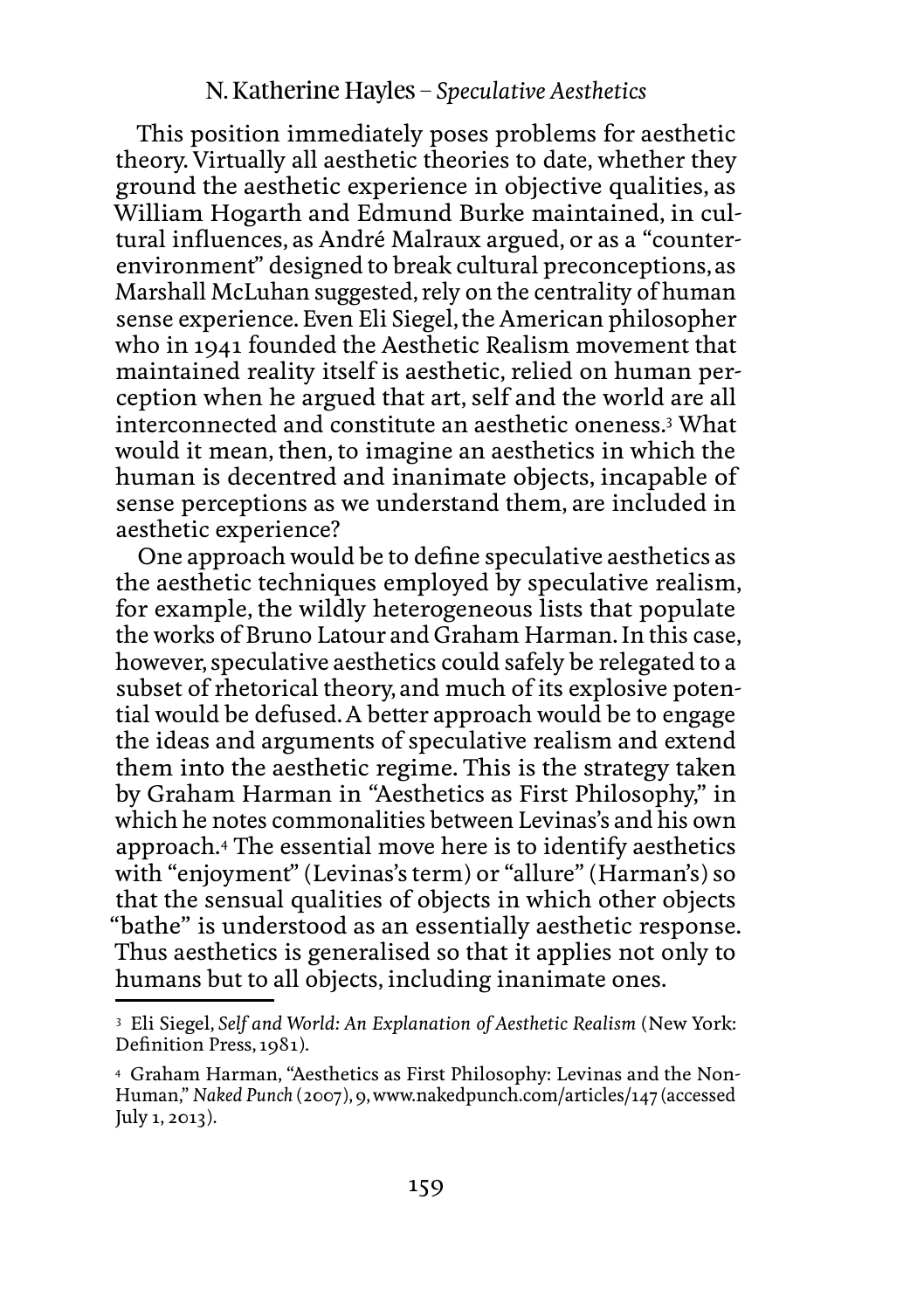A problem with this approach is that we have no idea of what this "enjoyment" might consist; for instance, in Harman's example of the cotton and the flame, what is the nature of the aesthetic "allure" each experiences in the other? An aesthetics based on this approach would, except for humans, be devoid of content, beyond the abstract conception of an object's "allure" for another. Moreover, this approach ties speculative aesthetics too tightly to speculative realism, constraining its expansive potential. My preferred approach, for which I argue here, is to put speculative aesthetics into conversation with speculative realism but without granting that speculative realist principles can contain all of the possibilities to which speculative aesthetics can rightfully lay claim. To flesh out this approach, I propose a concomitant methodology that I call object-oriented inquiry (OOI), which is indebted to OOO but also diverges from it in significant ways.

To develop this approach, I take as my tutor texts two works that partially overlap and partially diverge, namely Vilém Flusser's *Vampyroteuthis Infernalis*, a treatise on the vampire squid*,* and Ian Bogost's *Alien Phenomenology: What It's Like to Be a Thing.*<sup>5</sup> Whereas Bogost takes Harman's version of speculative realism as his main inspiration, Flusser, writing his treatise in 1981, follows a method that could never draw assent from Harman or Bogost, because it involves projecting the human imagination into the nonhuman other and thus, far from trying to escape anthropomorphism, revels in it, although in a complex fashion that both reinforces and undermines it simultaneously. Bogost, for his part, tries faithfully to follow speculative realism's precepts, but in the process develops a methodology that undermines at least part of its ideas. These deviations, however, are consistent with (and an important inspiration for) OOI.

First let us explore Flusser's method. Here I must immediately interject a qualification. At the time Flusser was writ-

<sup>5</sup> Vilém Flusser*, Vilém Flusser's Brazilian Vampyroteuthis Infernalis,* trans. Rodrigo Maltex Novaes (Dresden: Atropos Press, 2011); Ian Bogost, *Alien Phenomenology, or What It's Like to Be a Thing* (Minneapolis: University of Minnesota Press, 2012).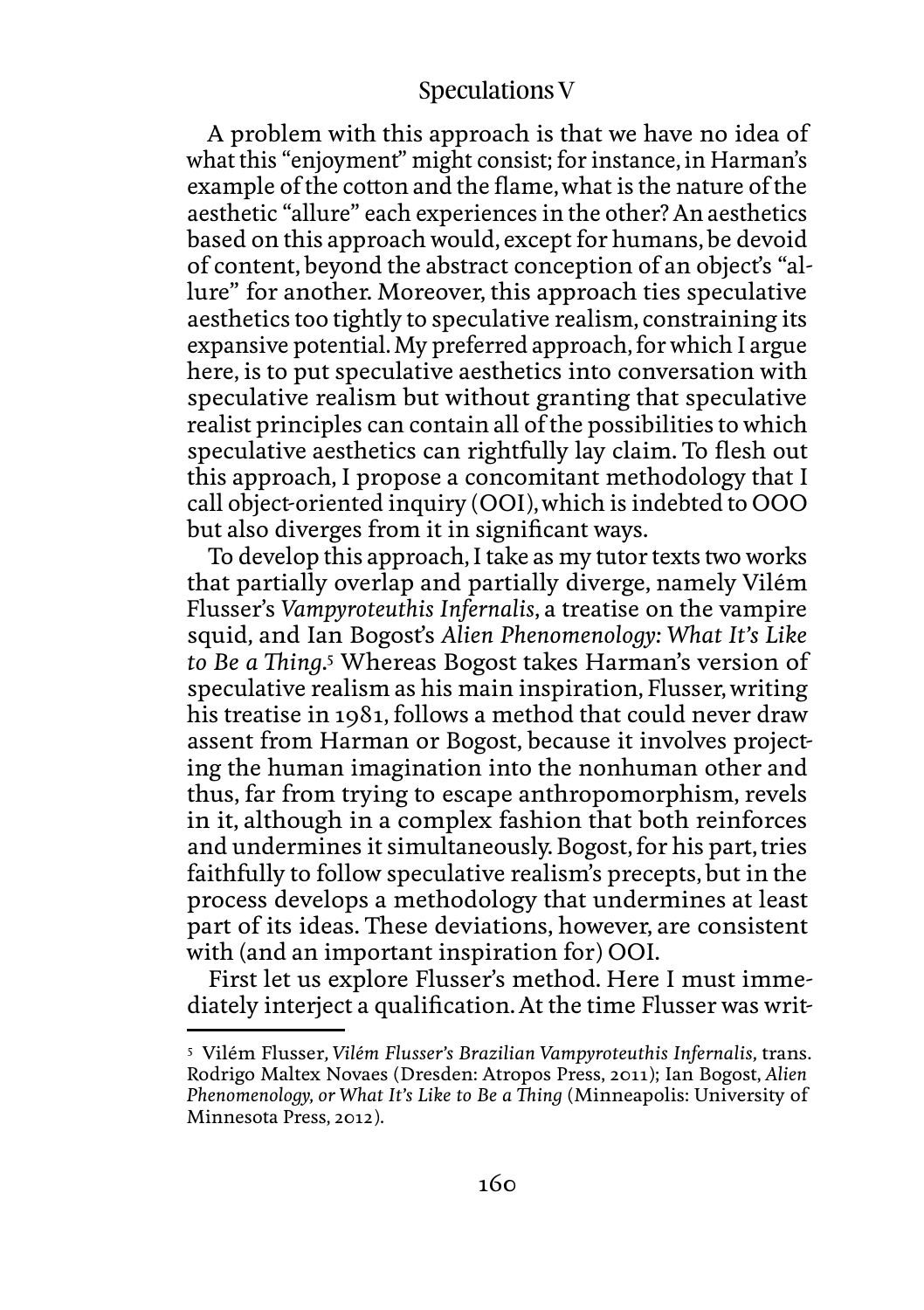ing, very little was known about the vampire squid, a species that lives in the deep ocean at about 3,000 feet underwater. Since then, robotic submarines and ultra-sensitive cameras capable of recording images with almost no light have been developed, and biologists now can give a much more detailed account of the organism's anatomy and behaviours. It would be easy to dismiss Flusser because of the assumptions he makes that have subsequently been shown not to be the case. For example, in correspondence he carried on while writing this manuscript, he describes the organism achieving a diameter up to 20 meters.<sup>6</sup> In fact, however, the species that biologists recognise as *Vampyroteuthis infernalis* is doing good to achieve a diameter of *20 centimetres*—a hundred-fold difference in size that makes Flusser's description of the creature as "violent" and "ferocious" difficult to credit. I am at a loss to explain this discrepancy, short of suspecting that he somehow confused the giant squid (or its close cousin, the Humboldt squid), which can grow to that immense size, with its much more diminutive cousin. Moreover, many aspects of his descriptions of the vampire squid's behaviours are clearly over-determined by its name—the vampire squid from hell—and this lends his interpretations an exaggerated romanticism not justified by the creature's behaviours in themselves. Whatever mistakes Flusser made, however, are for my purposes more or less beside the point. What interests me here is his methodology and the claims that he makes for it. If the method has merit—and I believe it does—then it can make an important contribution, even if Flusser is mistaken about certain particulars.

Working from what he thinks he knows about Vampyroteuthis, Flusser constructs a binary relation with the human; Vampyroteuthis is the human inverted, as in a mirror. The purpose is two-fold: to understand Vampyroteuthis through the ways in which he encounters the world, and to use these discoveries to reveal the Vampyroteuthis hidden or repressed

<sup>6</sup> Flusser, *Brazilian Vampyroteuthis Infernalis*, 137.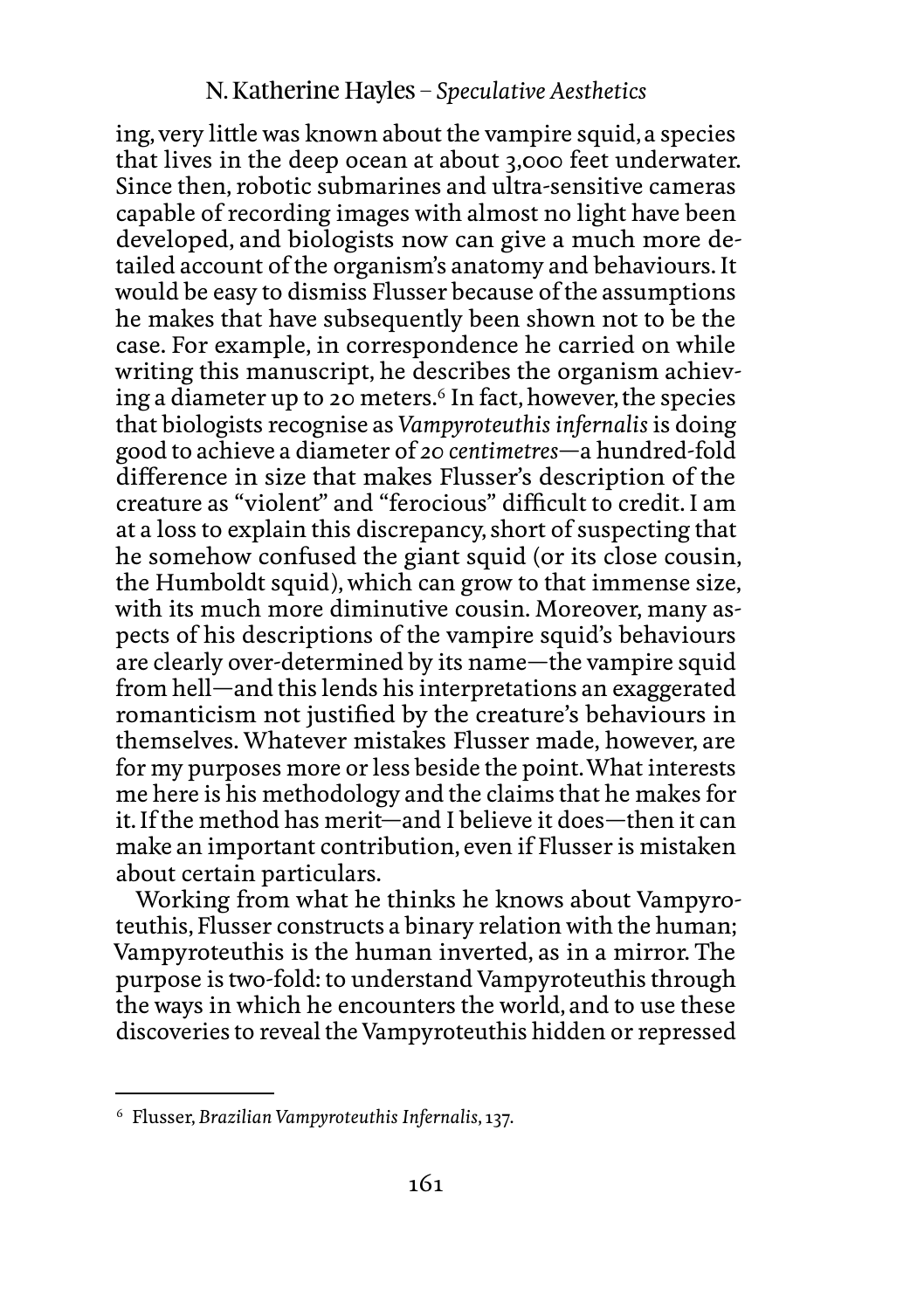within human culture.7 Obviously, there is an agenda here that goes beyond reconstructing the worldview of the creature, and this may explain why Flusser wants him to be seen as one of the top predators in his aqueous environment, making him parallel to humans as top terrestrial predators. He is unapologetic about drawing these parallels, writing that he studies,

the zoology of cephalopods not because I am able to assume an objective point of view in relation to them but, on the contrary, in order to consider them as part of the vital tide that drags me along with it. I intend to understand them in order to orient myself in my world. Science is interesting precisely because it relates to me … an entirely objective science would be uninteresting, inhuman … the present essay demands that we give up the ideal of objectivity in favour of other intersubjective scientific methods.<sup>8</sup>

The vampire squid, like other molluscs, uses the foot to grasp and to suck in water. The brain is arranged circularly surrounding the foot, which is also the mouth. These facts lead Flusser to the following comparison:

When we erected our body, we freed our eyes for the horizon and our hands for grasping objects. When Cephalopods erected themselves, their perception, locomotion and attack organs were relocated toward the ground, surrounded the mouth, and came into direct contact with the brain that surrounds the mouth 9

He characterises these two postures towards the world as rational and passionate, respectively: "For man, knowing is a gesture that advances against the world, an active gesture," while for Vampyroteuthis, "the world for him is an opposite pole that has to be sucked in passionately."10 He is "sexually

<sup>7</sup> I follow Flusser's usage in referring to the organism as "he" rather than "it."

<sup>8</sup> Flusser, *Brazilian Vampyroteuthis Infernalis*, 38.

<sup>9</sup> Ibid., 39.

<sup>&</sup>lt;sup>10</sup> Ibid., 74.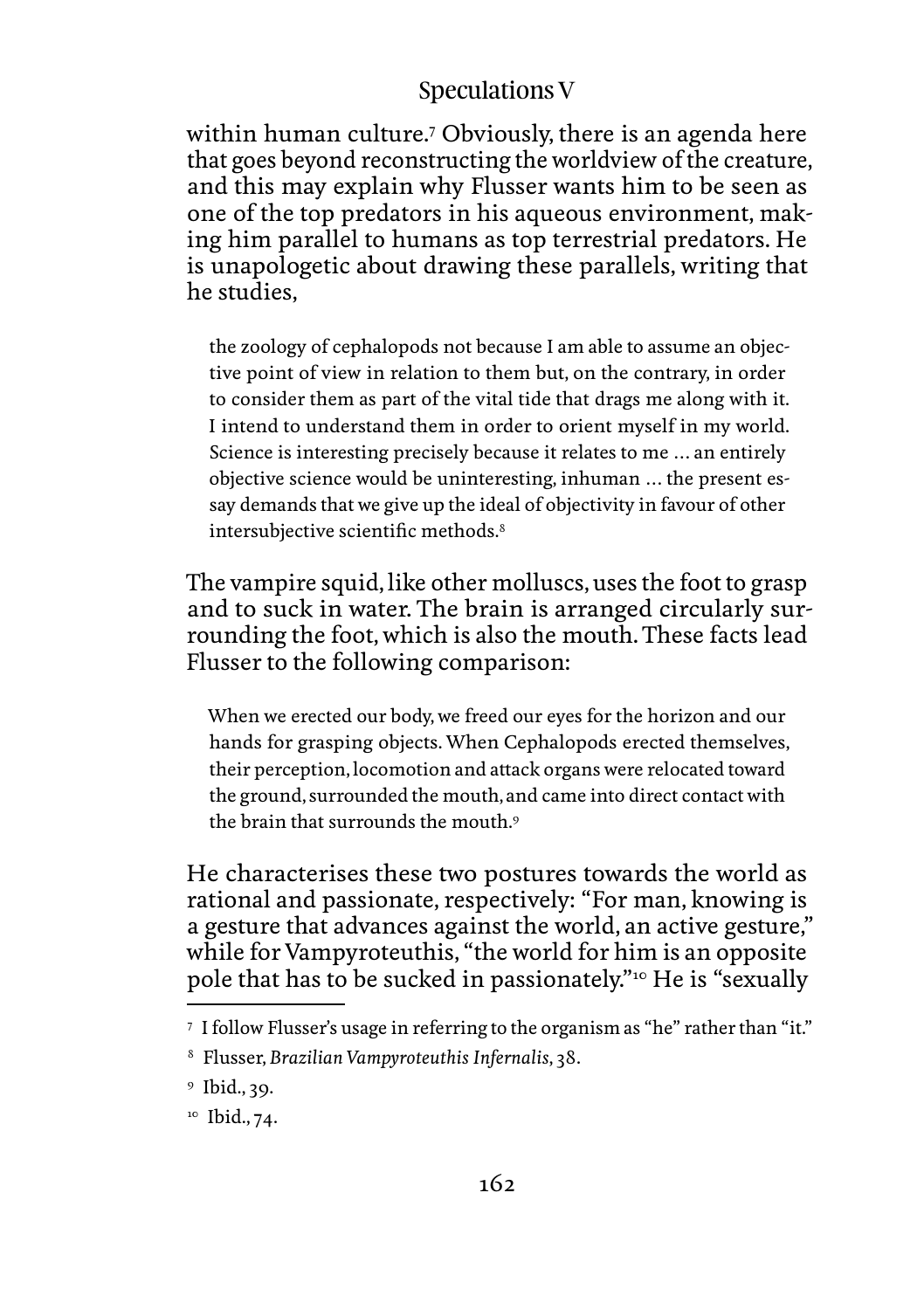excited by the world," making him "a passionate transcendent subject," which Flusser identifies with "the Devil."<sup>11</sup> In a move reminiscent of Lakoff and Johnson (whom he does not cite),<sup>12</sup> he argues that the creature's psychology can be inferred from his biology: "When the mouth and anus find themselves in the same organ, the foot, and when the two find themselves near the brain, the mouth and anus are cerebralized and the brain is sexualized."13

Some of Flusser's most interesting conjectures concern Vampyroteuthian culture and art, and here we see the payoff for his projective method. Noting that "every attempt to limit mentality to the human species is doomed to failure," he does not doubt that the creature has a rich inner life.<sup>14</sup> Without verbal language, Vampyroteuthis communicates in part through the play of colours on his skin, made possible by the internal activation of chromatophores, which he uses to attract mates. Therefore "his language's syntax ... is the logic of sex."15 Living in a fluid medium, he is unable to construct durable stable objects, only fleeting ephemeral phenomena like the sepia ink cloud that he models into shapes as protection from predators. In his philosophy, consequently, "there cannot be for him an immutable form. He is not Platonic, he is organismic. It is not philosophical contemplation, but philosophical vertigo and its posture."16 "From this point of view," Flusser concludes, "the only material for information storage that is worthy of trust is the egg," that is, genetic information storage. This is in sharp contrast to humans, who as Flusser rightly observes, construct their history by manipulating objects and imprinting them with information. While humans "trust the permanence of objects," Vampyro-

<sup>11</sup> Flusser, *Brazilian Vampyroteuthis Infernalis*, 77.

<sup>12</sup> George Lakoff and Mark Johnson, *Metaphors We Live By*, 2nd ed. (Chicago: University of Chicago Press, 2003).

<sup>13</sup> Flusser, *Brazilian Vampyroteuthis Infernalis*, 57.

<sup>&</sup>lt;sup>14</sup> Ibid., 48.

<sup>&</sup>lt;sup>15</sup> Ibid., 85.

<sup>&</sup>lt;sup>16</sup> Ibid., 79.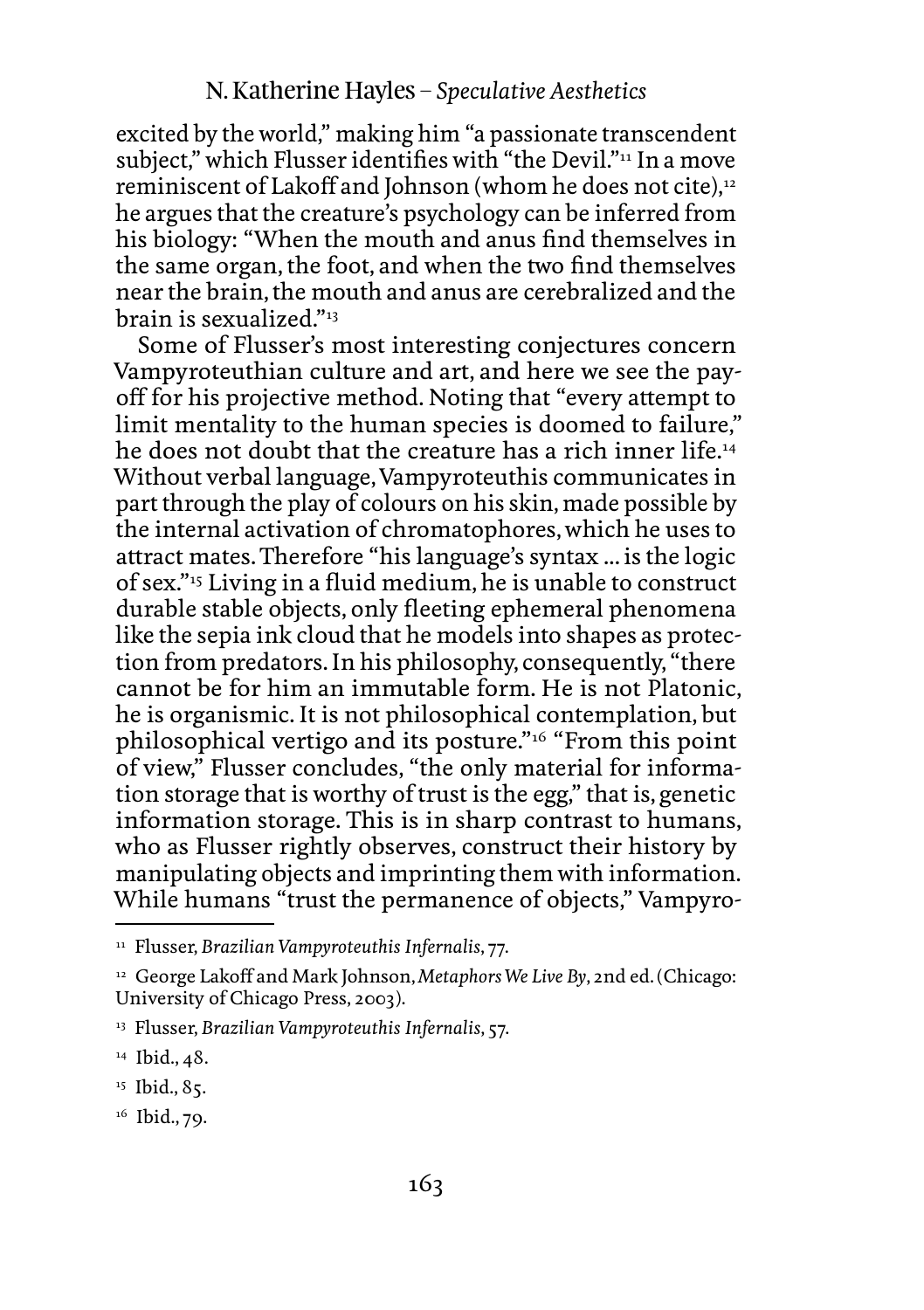teuthis "seeks his immortality in the other," the seduction and camouflage that enables him to attract mates. "In sum," Flusser concludes, "it effectively comes down to two different types of art."17 The comparison suggests that OOO may harbour an unrecognised anthropomorphic bias at its centre, namely the fascination with objects that is, if not a uniquely human trait, nevertheless far more prominent in humans than in any other species.

The human struggle to "inform" objects, that is, to imprint them with information, has gone on for millennia and has strongly influenced every field of human endeavour. To Flusser, this struggle is essentially aesthetic:

Human art is not, as the well-meaning bourgeoisie would have us believe, the fabrication of 'beautiful' objects. Human art is the gesture through which man imprints his experience upon the object of his vocation in order to realize himself in it, to immortalize himself in it. Every object that is informed is therefore a 'work of art,' be it a mathematical equation, political institution, or symphony.18

For Vampyroteuthis, art is not the creation of objects but the seduction of the other: "That is why when he creates, Vampyroteuthis does not experience the resistance of the object but the resistance of the other."19 Since the species sometimes attacks and eats its mate, it is necessary to seduce the other through "deliberate deception, artifice and lies." "He seeks his immortality by means of violence exerted on the other. To him, science and politics are nothing but stratagems, nothing but traps."20

In Flusser's view, the "communication revolution" (by which he means primarily television, but which is even truer of the Web)

<sup>17</sup> Flusser, *Brazilian Vampyroteuthis Infernalis*, 106.

<sup>&</sup>lt;sup>18</sup> Ibid., 108.

<sup>&</sup>lt;sup>19</sup> Ibid., 109.

<sup>20</sup> Ibid., 111.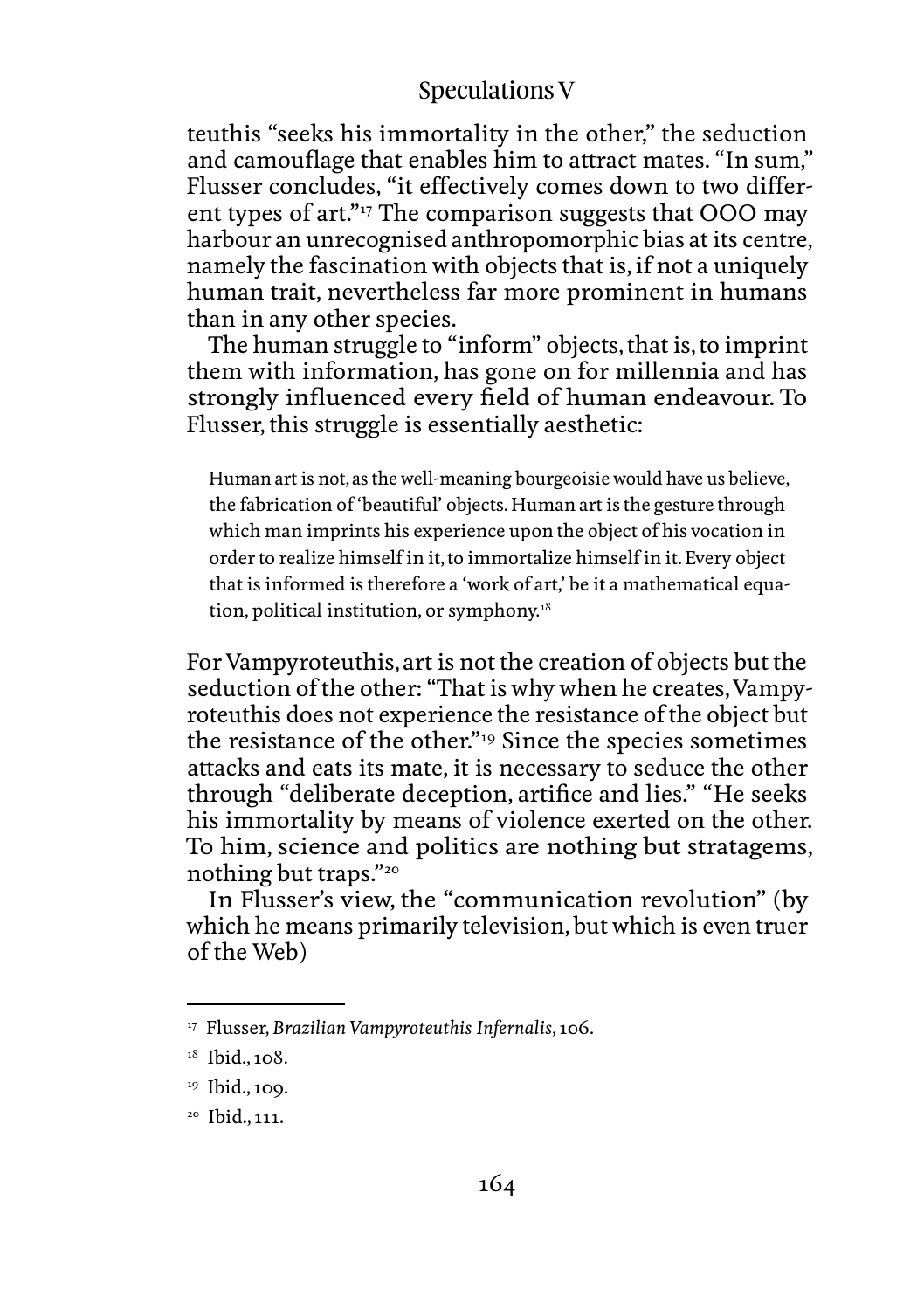consists of a diversion of the existential interest stagnating in objects back toward the other. Our communicational structures are being fundamentally transformed, in the sense of becoming constituted by ephemeral and transient media that allow the other to be informed without the need of objects. It is as if humanity, after a multi-millennial turn through the objective world, has now reencountered the vampyroteuthian path.<sup>21</sup>

Even as the two species come closer into alignment, however, the long struggle with objects has left a permanent mark on human culture and biology. We can never become like Vampyroteuthis, Flusser maintains, but we can recognise that he lurks in the depths of the human, even as the human is the repressed side of his culture and art.

Meditating on the evolution of communication technologies, Flusser suggests that the "informing" process has moved from objects to tools as they become more sophisticated. "The writer becomes toolmaker," he remarks, a proposition that now seems prescient given contemporary works of electronic literature generated by algorithmic processes in which the writer creates the code (that is, makes the tool) and then the tool creates the textual output.<sup>22</sup> A case in point is Mark Marino's essay "Reading *exquisite\_code*: Critical Code Studies of Literature," in which he virtually ignores the "finished" novel and concentrates almost exclusively on the live coding sessions and algorithmic processes that created it.23 In Flusser's view, "this inflationary tide of devalued objects leads to a disinterest in objects ... Society's interest is increasingly diverted from objects towards information, which however is inaccessible

<sup>21</sup> Flusser, *Brazilian Vampyroteuthis Infernalis*, 114. For an excellent treatment of Flusser's view of media in this text, see Melody Jue, "Reframing Photography through the Vampire Squid in Vilém Flusser's Vampyroteuthis Infernalis," unpublished ms.

<sup>22</sup> Ibid., 113.

<sup>&</sup>lt;sup>23</sup> Mark Marino, "Reading *exquisite\_code*: Critical Code Studies of Literature," in *Comparative Textual Media: Transforming the Humanities in the Postprint Era*, ed. N. Katherine Hayles and Jessica Pressman (Minneapolis: University of Minnesota Press, 2013), 283-310.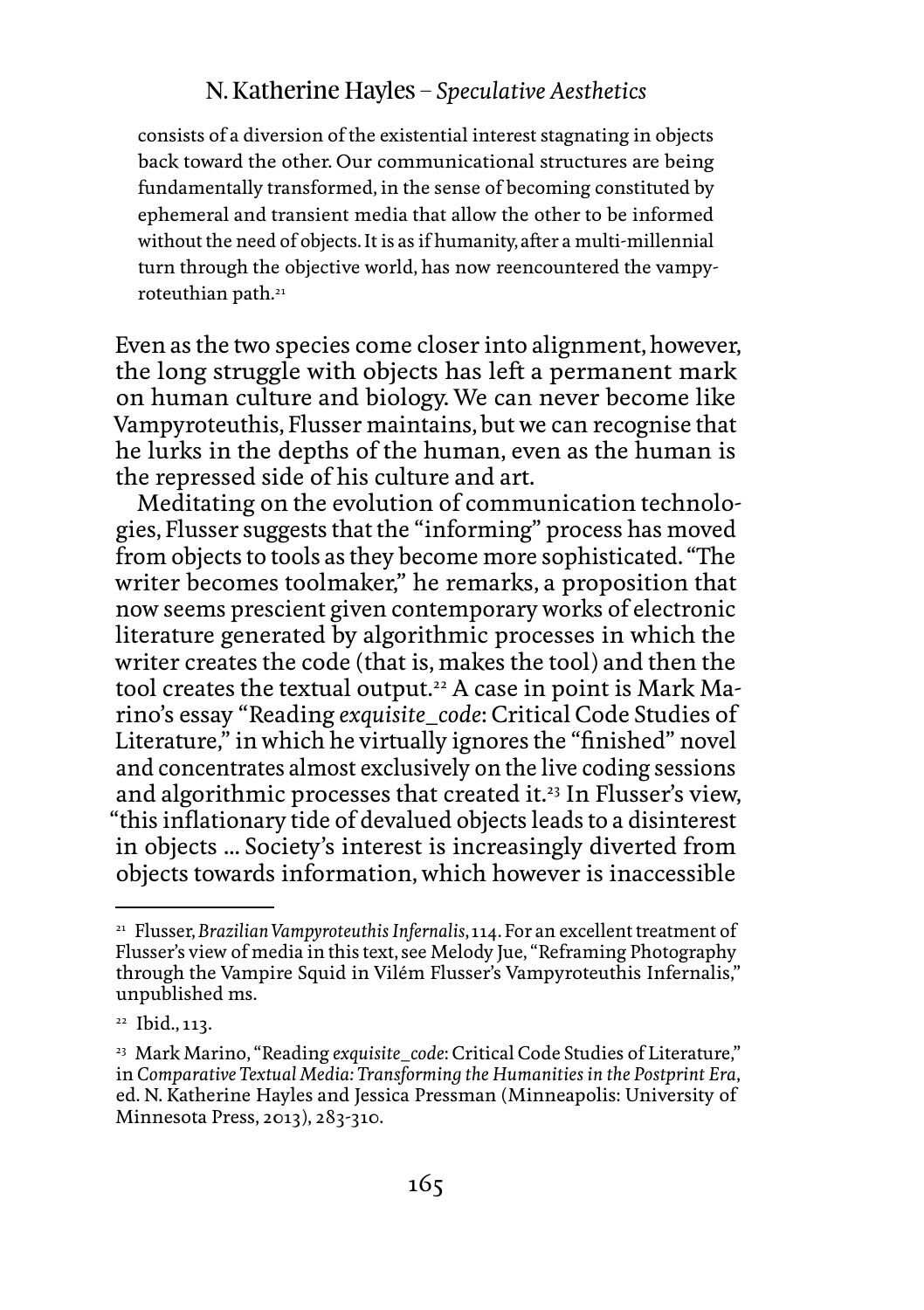to consumers. It is stored in the memory of apparatus and is transmitted, diluted, not only by gadgets, but also and above all else by the ephemeral channels of mass communication."24

Although Flusser (or anyone else) might have arrived at these insights without knowing anything about *Vampyroteuthis infernalis*, the path through the comparison has resulted in de-naturalising human presuppositions, enabling a critical stance towards assumptions about aesthetics, along with much else. In summary, the method here has been to extrapolate from a base of scientific evidence (Flusser says that "the present fable is more or less informed by biology"), $25$  using human imaginative projections to understand the alien creature not only in biological terms but in terms of its own phenomenological experience of the world. Moreover, for Flusser, it is precisely because of the mirror relation between the human and the Vampyroteuthis that these projections can succeed. This implies a double gesture of using the biologist's knowledge but also going beyond it into what can be known only because of the deeply shared relationship: thus "the present fable hopes to be able to exorcise Vampyroteuthis, and to make him emerge alive."<sup>26</sup>

On some points, Ian Bogost would agree with Flusser. For example, Flusser writes that "we must liberate ourselves above all from a model according to which existence is the meeting of a 'transcendental' subject (a mind) with objects; of a 'self' with a 'world.' According to this model, for example, knowledge would be the meeting between the one-who-knows with what-is-to-be known."27 This strongly resonates with Bogost's pronouncement that "The philosophical subject must cease to be limited to humans and things that influence humans. Instead it must become *everything*, full stop."28 Yet Bogost would certainly be uneasy with Flusser's "intersubjective

<sup>24</sup> Flusser, *Brazilian Vampyroteuthis Infernalis*, 114.

<sup>25</sup> Ibid., 123.

<sup>&</sup>lt;sup>26</sup> Ibid., 124.

<sup>27</sup> Ibid., 71.

<sup>28</sup> Bogost, *Alien Phenomenology*, 10, original emphasis.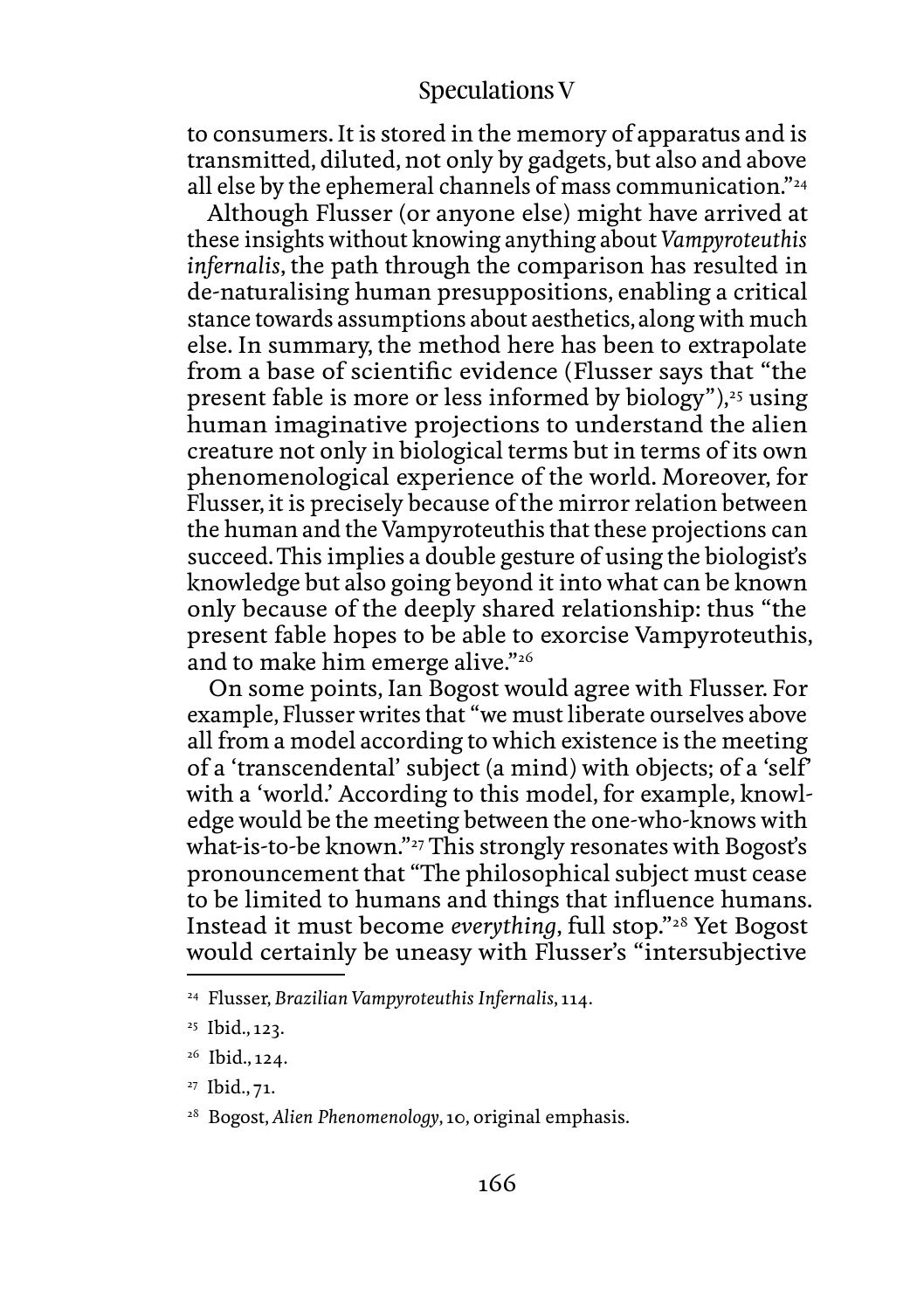scientific methods," especially his determination to construct the Vampyroteuthis as the romanticised mirror "other" to the human, because it still leaves intact the human as an essential reference point.

Bogost's rejection of a human-centric position is evident in his comments on Thomas Nagel's famous essay, "What Is It Like to be a Bat?"29 He emphatically endorses the distinction Nagel draws between experiencing one's species-hood from the inside and inferring it from scientific evidence about a creature's sense perceptions and behaviours. Here we might think of a similar distinction that Pierre Bourdieu draws between a tribal people's habitus, the structures that organise their way of being in the world, and the inferences that an anthropologist may draw from observing their behaviours.30 For the people, the patterns that inform the layout of their villages, the architecture of their buildings, and their behaviours as they enact traditional ways of doing things, are not necessarily ever consciously considered; rather, they are absorbed unconsciously as the right and proper ways to live. Once abstracted into an anthropologist's calendar, diagrams, and mythic structures, the habitus ceases to be a way of living and instead becomes an abstraction, a different kind of knowledge altogether. Similarly, what it is like to know about a bat is altogether different than what it is like to *be* a bat.

The question of what kinds of knowledge are accessible to us is central both to Bogost's argument and Harman's OOO. Following Harman, Bogost accepts that "all objects recede interminably into themselves," which implies that putting things "at the center of a new metaphysics also requires us to admit that they do not exist just for us."31 Determined to avoid an anthropomorphic perspective and granting that we can never know objects in themselves, Bogost is nevertheless powerfully drawn to say something about objects in them-

<sup>29</sup> Thomas Nagel, "What Is It Like to Be a Bat?" *The Philosophical Review*  $(1974), 83:4, 435-50.$ 

<sup>30</sup> Pierre Bourdieu, *Outline of a Theory of Practice* (Cambridge: Cambridge University Press, 1977).

<sup>31</sup> Bogost, *Alien Phenomenology*, 10.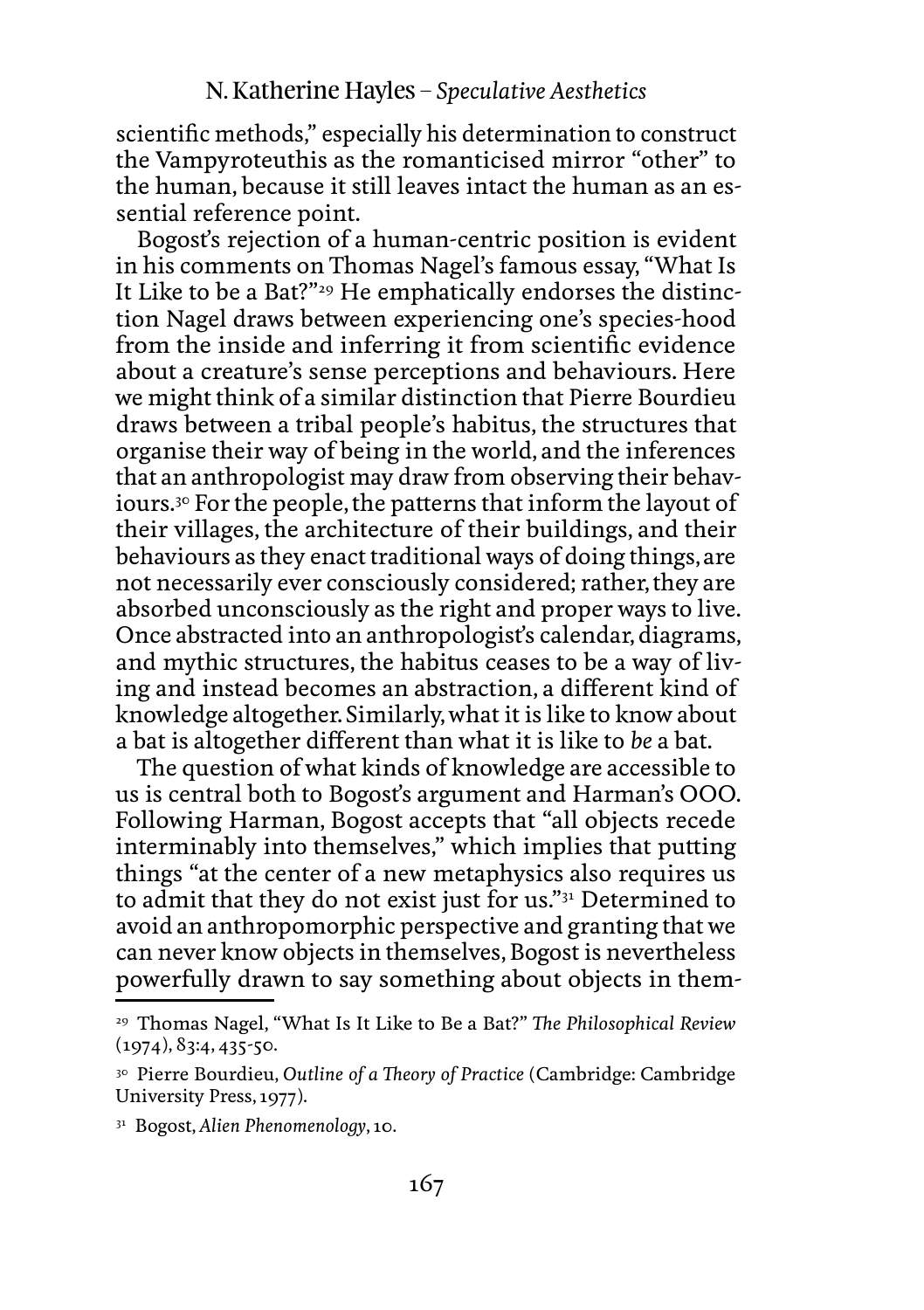selves. But how is this possible if objects always withdraw? Harman solves this problem by distinguishing between an object's sensual qualities (its "allure") and its essence; similarly, Bogost's solution is to emphasise that anything we can say about objects from an evidentiary basis is a "caricature," a representation "in which the one is drawn into the distorted impressions of the other."32 Quoting Harman, he identifies such a representation as a metaphor: "It's a move that solves Nagel's puzzle: we never understand the alien experience, we only ever reach for it metaphorically."33 From here he goes on to develop "metaphorism" as his method of choice, deploying

metaphor itself as a way to grasp alien objects' perceptions of one another. Metaphorism offers a method for alien phenomenology that grasps at the way objects bask metaphorically in each others' 'notes' [Harman's name for the sensual attributes of an object] by means of metaphor itself, rather than describing the effects of such interactions on the objects. It offers a critical process for characterizing object perceptions.34

Where I begin to depart from Bogost and Harman is on the issue of how objects manifest themselves. Whereas they emphasise an object's allure, the attraction it emanates for other objects, more important in my experience is the resistance objects offer to human manipulation and understanding. During my days as a scientist, my experiences included such resistances on an everyday basis, from using spectrum analysis to identify an element to determining the composition of chemicals in a solution. Andrew Pickering writes eloquently about the importance of resistance in *The Mangle of Practice,* where the "mangle" is the cyclic process of a human prodding and probing a nonhuman object to answer some question.35 The object responds by resisting the human's inquiry, in a continuing

<sup>32</sup> Bogost, *Alien Phenomenology*, 64.

<sup>33</sup> Ibid., 66.

<sup>&</sup>lt;sup>34</sup> Ibid., 67. Whether this ploy satisfactorily resolves the issue is a moot question, as the following discussion makes clear.

<sup>35</sup> Andrew Pickering, *The Mangle of Practice: Time, Agency, and Science* (Chicago: University of Chicago Press, 1995).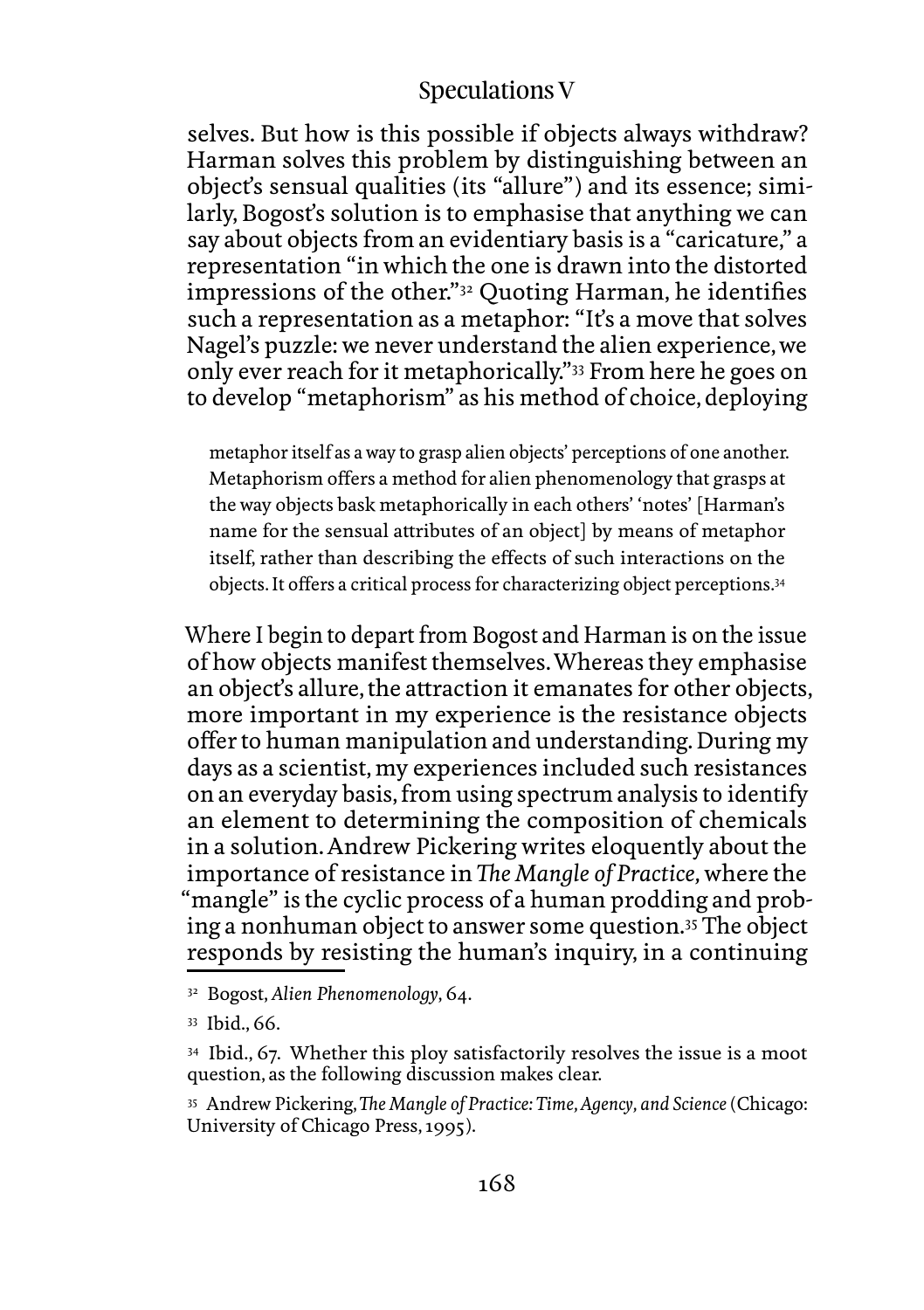dialectic in which the resistance forces the questions to be modified, and the modified questions uncover new forms of resistance. One could see this as the creative complement to Heidegger's present-to-hand versus ready-to-hand. Here it is not the moment the hammer breaks that brings it into our awareness, but rather the continually transforming and morphing resistance that leads to expanding and deepening knowledge. Resistance is crucial because, although objects cannot tell us what they are, they can tell us what they are not. Resistance enables us to distinguish a rock from a tree, a Higgs boson from a quark. The difference between resistance and acquiescence is that acquiescence is always metaphoric, whereas resistance is decisive: "Whatever I am, I'm not *that*," an object can respond to human probing. This distinction between positive and negative knowledge suggests that our knowledge of objects is always relative to other objects rather than to an object's essence in itself, although negative answers do allow for increasingly fine distinctions. That this process has no necessary end coincides with Harman's contention that an object's reserve can never be exhausted. At times, Harman seems to recognise the importance of an object's resistance, as in this passage from *The Quadruple Object*:

A real object has no closer link with its own real qualities than with the sensual qualities that one would never dream of ascribing to it … a real object is real and has a definite character, but its essence is first produced from the outside through causal interactions.36

"From the outside" here can be interpreted to mean precisely the kind of probing that is part of the mangle of practice.

Yet a significant difference emerges here as well, for Harman refuses to quantify the extent to which a real object withdraws, maintaining that it withdraws infinitely. According to him, then, there can never be an increase in knowledge; we can never know more or less about a given object. This seems to me contradicted by scientific, technical, and engineer-

<sup>36</sup> Graham Harman, *The Quadruple Object* (Winchester: Zero, 2011), 106.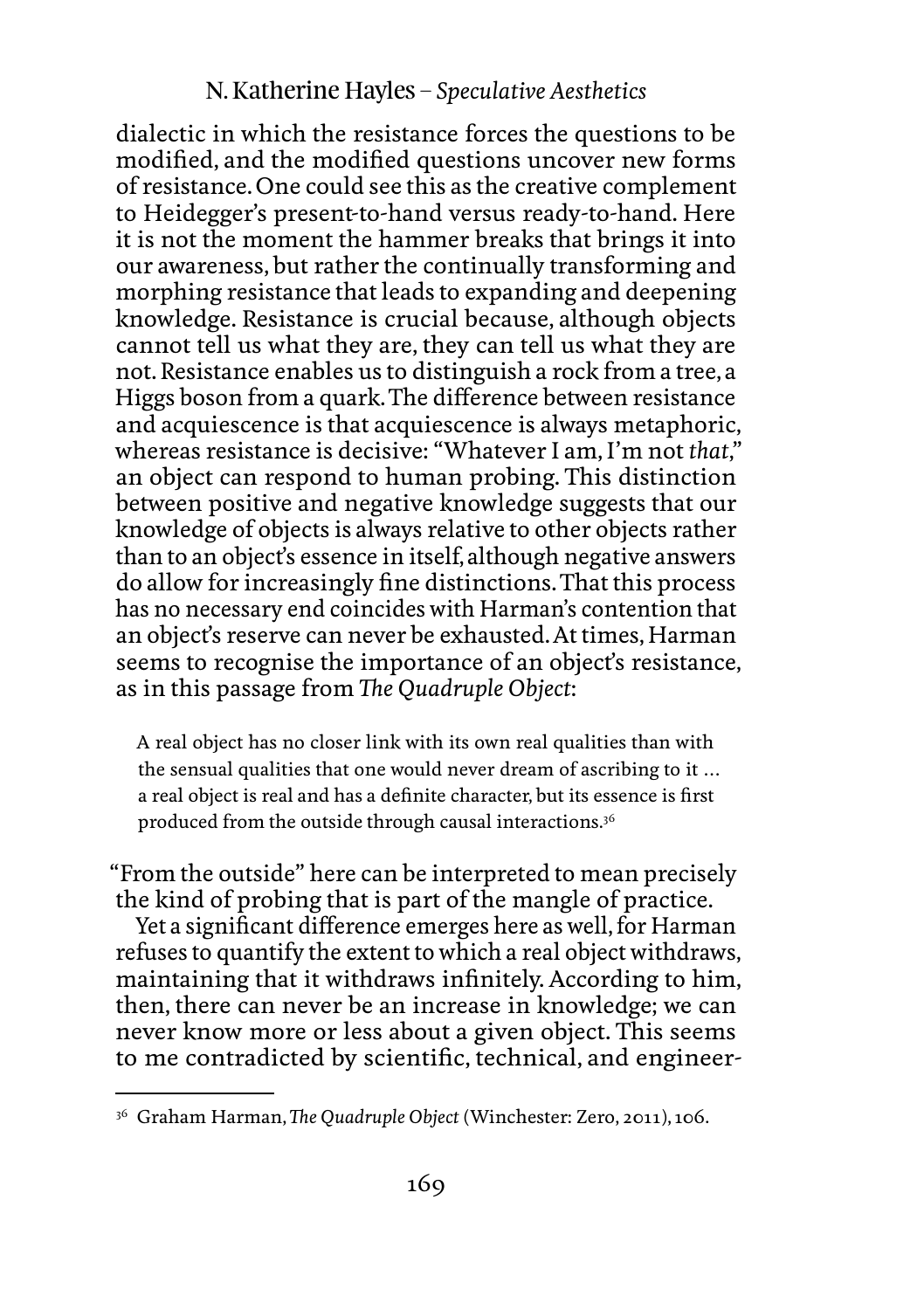ing knowledge, as well as by everyday experience. Moreover, Harman also resists what he calls "scientific naturalism," maintaining that it seeks to "undermine" objects by reducing them to their elementary components, such as sub-atomic particles.37 I think this fear is greatly exaggerated, as most scientists recognise there are emergent effects that appear at different levels of organisation. Effects not noticeable at the molecular level, for example, may appear at the cellular level; effects not noticeable at the cellular level may appear at the level of the organism, and so on. Few scientists believe that reductionist strategies can succeed in explaining everything.

Like Harman, Bogost also argues that "scientific naturalism," which he matches up with social relativism, is deeply flawed. The case against social relativism is straightforward: it is rejected because it explains events "through the machinations of human society—particularly the complex, evolutionary forms of culture and language."38 With "scientific naturalism," however, the case is far from clear, and indeed is seemingly contradicted in Bogost's wonderful account of the Foveon-equipped Sigma DP digital image sensor, which draws deeply on scientific and engineering knowledge. Bogost is interested in the differences between how the human eye perceives in situations of low light intensity and how the digital image sensor perceives. In exploring these differences, he importantly opens the possibility that an object-oriented approach can be fleshed out through meticulous accounts of how nonhuman objects experience the world—or to put it in more general terms, the ways nonhuman objects have of being in the world.

As mentioned earlier, Bogost is careful to say that his account is a caricature rather than an accurate representation, which is forbidden by the idea that objects withdraw infinitely from one another.39 The choice of terms, which he takes over from Harman, is significant: a caricature differs from a portrait or

<sup>37</sup> Harman, *The Quadruple Object*, 13-18.

<sup>38</sup> Bogost, *Alien Phenomenology*, 13.

<sup>39</sup> Ibid., 13, 65-66.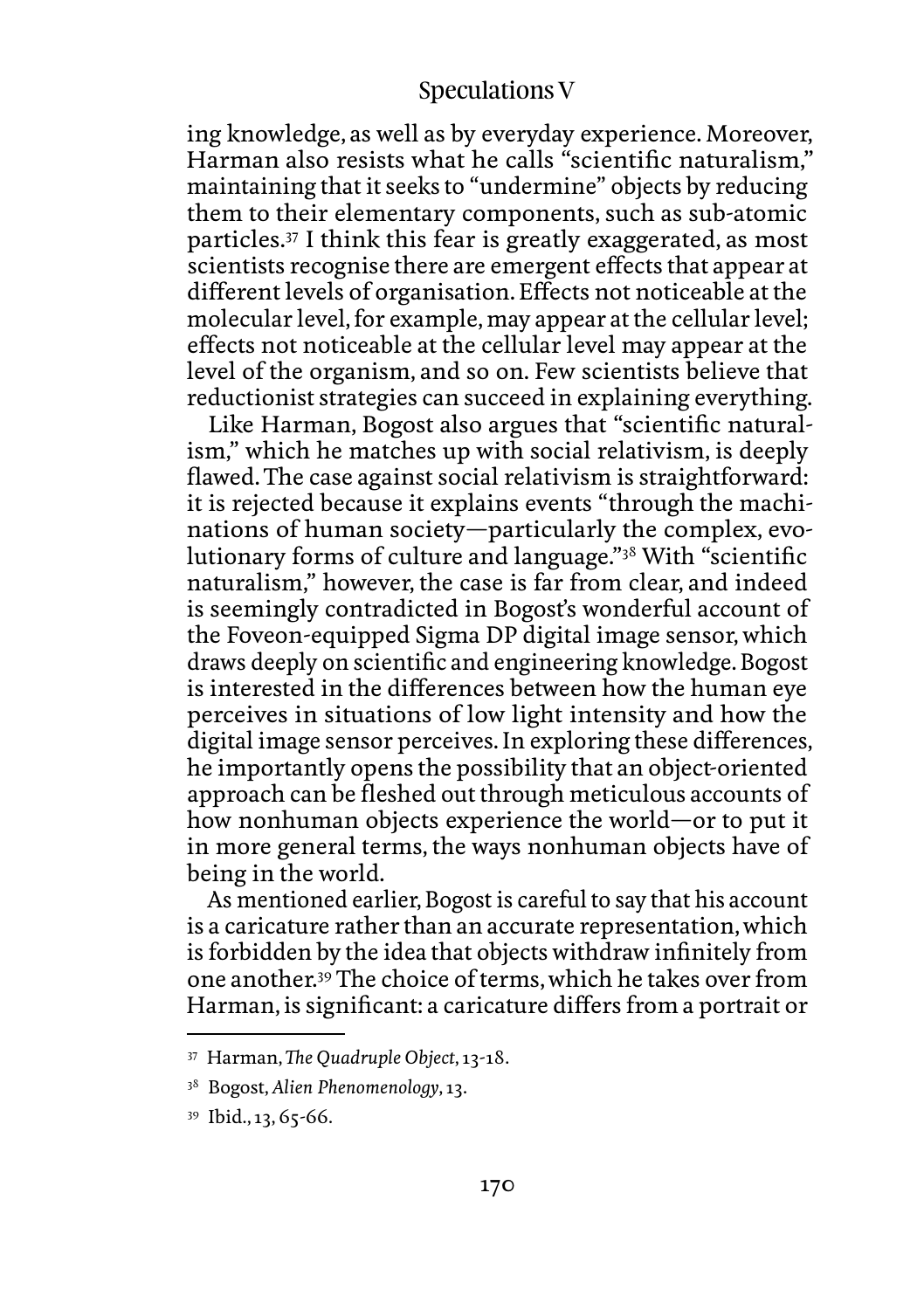photograph precisely because it exaggerates selected features, in this way making clear that the object is represented in a distorted fashion, and that embodied in this distortion is a certain perspective. As noted earlier, he also refers to such accounts as "metaphors." To his credit, he recognises that anthropocentrism may be unavoidable:

we can find evidence for our speculations on perception … even if we are only ever able to characterize the resulting experiences as metaphors bound to human correlates … the answer to correlationism is not the rejection of any correlate but the acknowledgement of endless ones, all self-absorbed, observed by givenness rather than turpitude.40

Expanding on this idea, I note that what is often called the "human perspective" is not singular but multiple, not only because of differences in language and cultures, but even more importantly, because the devices humans have invented to expand their sensory and perceptual ranges create a wide variety of different perspectives, from optical microscopes to particle accelerators, radiocarbon dating to seismic detectors. If we accept Bogost's proposition that "the answer to correlationism is not the rejection of any correlate but the acknowledgement of endless ones," then humans as a species have developed ways to access far more perspectives than any other species.

Notwithstanding his allegiance to OOO, Bogost shows that an object-oriented account can be developed from an evidentiary basis. Otherwise, what possibilities are there for the development of OOO, assuming that one is not a philosopher? One can imagine that philosophers will continue to argue about what constitutes OOO, modifying or contesting the framework, but for robust development and dissemination beyond the relatively narrow boundaries of speculative philosophy, there have to be ways to apply OOO that move beyond ontological questions to epistemological, social, cultural and political issues. It is precisely this task that OOI undertakes by building

<sup>40</sup> Bogost, *Alien Phenomenology*, 78.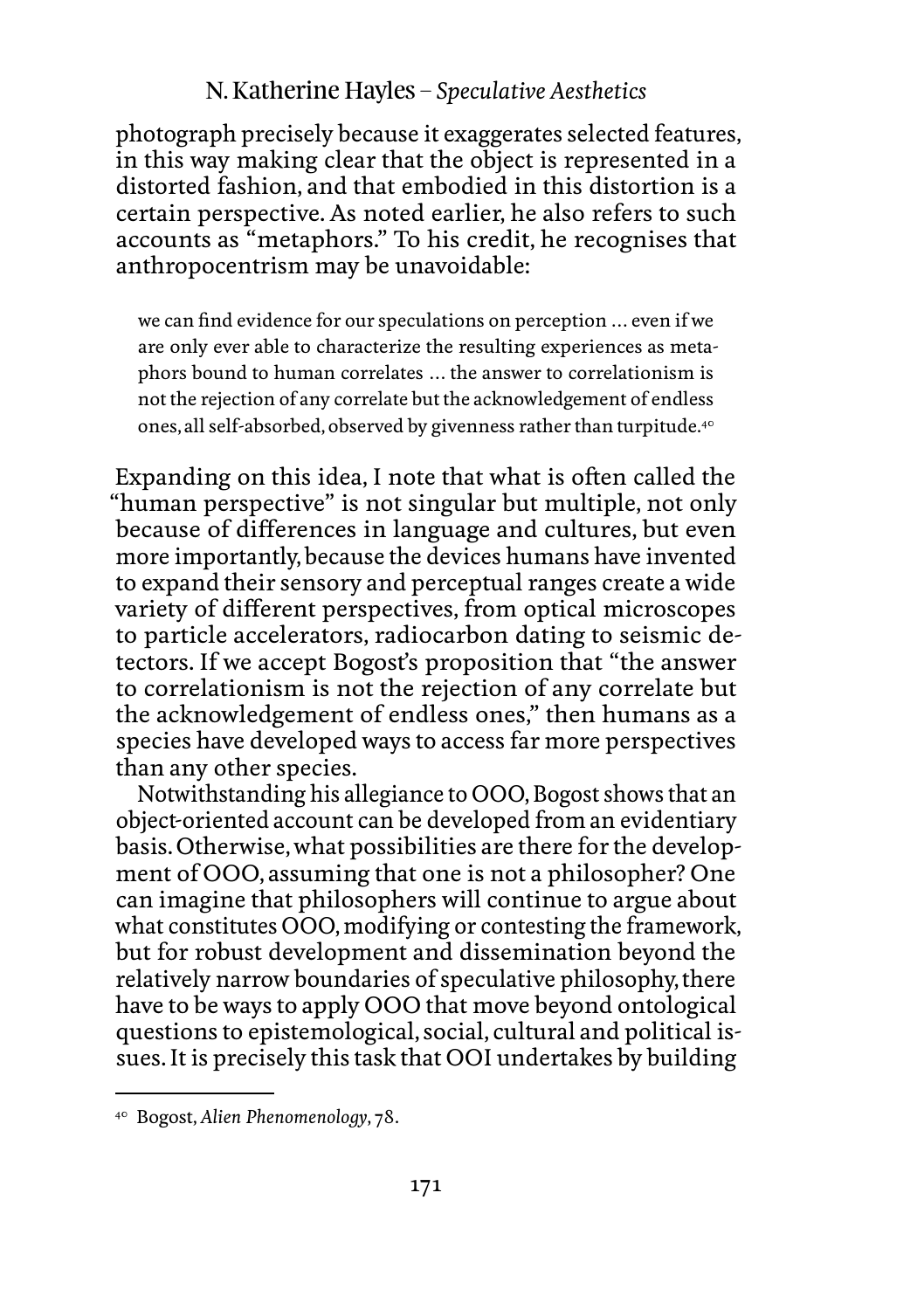bridges between evidentiary accounts of objects that emerge from the resistances and engagements they offer to human inquiry, and imaginative projections into what these imply for a given object's way of being in the world.

How might this methodology work? First, one needs a substantial body of knowledge, usually gained from scientific, technical, or engineering sources. Then one extrapolates into perceptions or world views, speculating about how that object encounters the world. Implicit in this procedure is an assumption that scientists, technicians and engineers take so deeply for granted that it is not an assumption so much as a presupposition. To exist in the world, every object that does so must have a certain internal coherence; otherwise, it could not endure for even a nanosecond. This is obvious in the case of biological organisms, winnowed through evolutionary dynamics. But it is also true of all real objects, from the tensile strength of their components to the stabilisations of the atomic orbits that hold them together. Because of this coherence, it is possible to develop accounts that have causal and predictive efficacy. This does not mean, however, that such accounts have exhausted (or can ever exhaust) all of an object's way of being in the world.

Indeed, part of my attraction to speculative realism is its insistence that objects resist us knowing them completely, withdrawing their essence in an infinite regress while still sending out their "alluring" sensual qualities. I made a not unrelated distinction when I wrote about the difference between physicality and materiality.41 Physicality in my understanding is similar to an object's essence; potentially infinite, it is unknowable in its totality. What we can know, however, are the physical qualities that present themselves to us, which I designated as materiality. What distinguishes my position from that of Harman and Bogost, however, is that for me objects do not passively present their qualities; rather, humans *attend* to certain qualities in specific contexts

<sup>41</sup> N. Katherine Hayles, *My Mother Was a Computer: Digital Subjects and Literary Texts* (Chicago: University of Chicago Press, 2005), 103-04.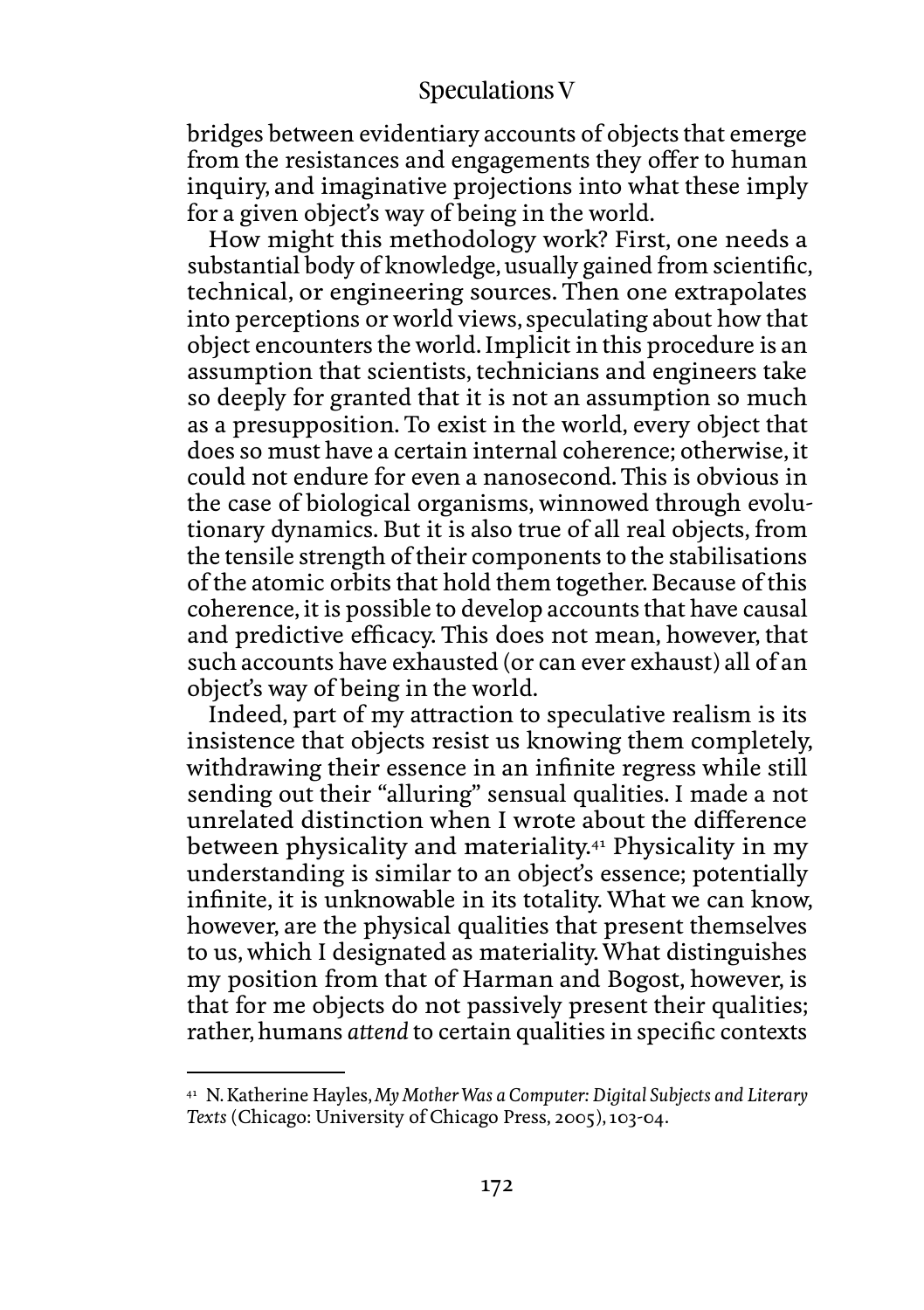for motivated reasons. The same is true of a lion hunting a gazelle or an instrument perceiving the number encoded in an RFID (Radio Frequency Identification) tag.42 Qualities are *never* perceived in their totality but only within the frameworks and contexts that define the relation of one object to another. This is why I am sympathetic to Jane Bennett's argument in *Vibrant Matter: A Political Ecology of Things* that relationality has to be part of the picture, for it is through relations that one object senses the specific parts of another object's "allure" germane for the first object's purposes and contexts.43

Does this mean that relations are confined to human perceptions, or even more narrowly to human consciousness? Definitely not! Steven Shaviro, in a 2011 conference paper entitled "Panpsychism and/or Eliminativism," argues that "if we accept that thought (or feeling or experience) need not be conscious, then we might well be led to abandon the demarcation between mind and matter altogether ... I propose that [panpsychism] gives us a good way to avoid the problematic baggage both of consciousness and of phenomenological intentionality."44 He goes on to clarify that even if "everything is mindful, or has a mind ... this does not necessarily entail that everything is 'given' or 'manifested' to a mind."45 Relations between objects need not and certainly do not imply that conscious thought is necessary for relationality. Conscious thought for humans represents only a small part of their processing of information from the environment, and for nonhuman objects such as the expert systems and RFID tags mentioned above, conscious thought does not operate at all.<sup>46</sup>

<sup>42</sup> For a discussion of how RFID tags work and their cultural implications, see my "RFID: Human Agency and Meaning in Information-Intensive Environments," *Theory, Culture and Society* (2009), 26:2-3, 1-24.

<sup>43</sup> Jane Bennett, *Vibrant Matter: A Political Ecology of Things* (Durham: Duke University Press, 2010).

<sup>44</sup> Steven Shaviro, "Panpsychism and/or Eliminativism," The Pinocchio Theory, <www.shaviro.com/Blog>/p=1012 (accessed July 1, 2013).

<sup>45</sup> Shaviro, "Panpsychism and/or Eliminativism," 7.

<sup>46</sup> This argument is developed more fully in my book *How We Think: Digital Media and Contemporary Technogenesis* (Chicago: University of Chicago Press, 2012), 85-122.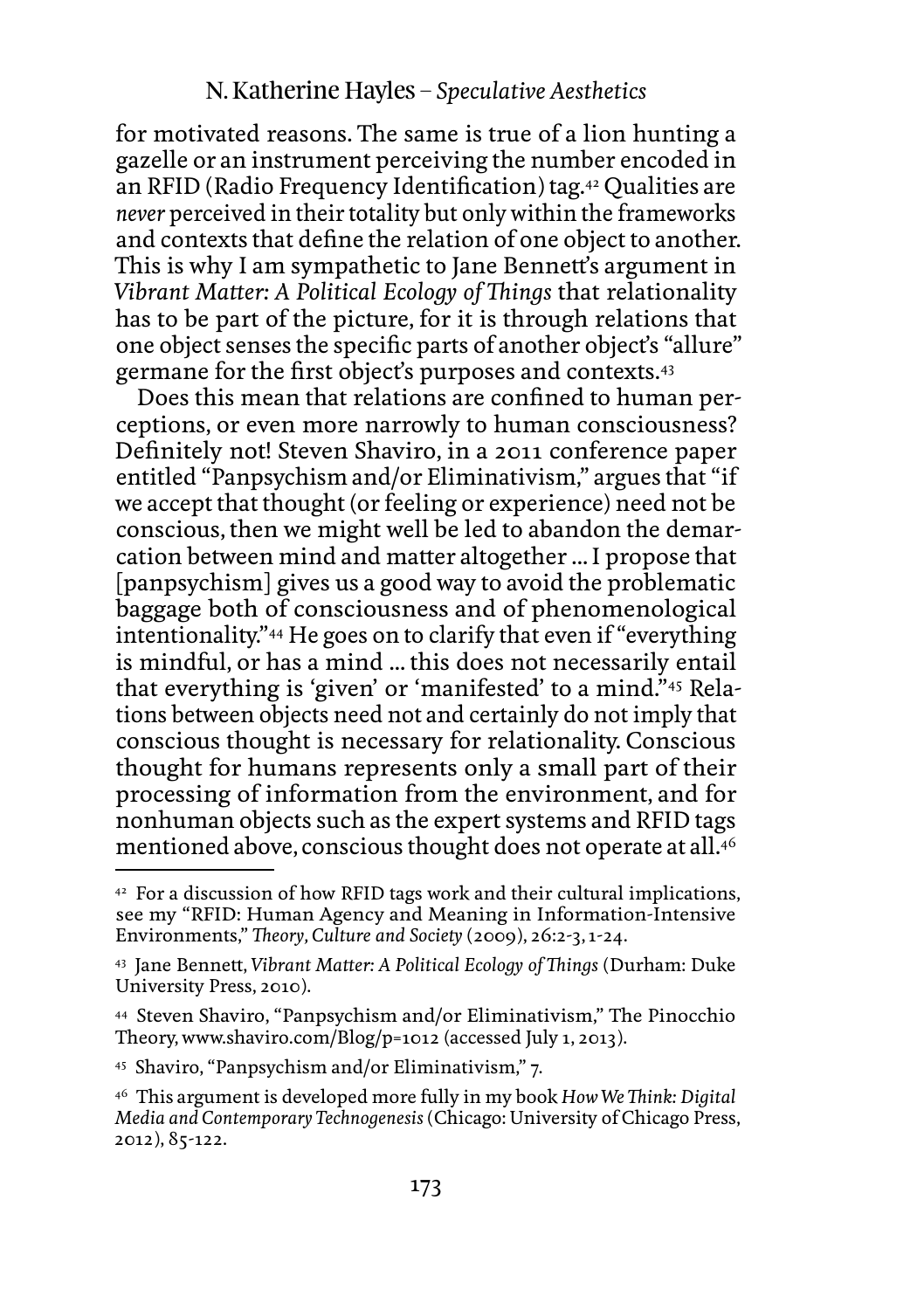Nevertheless, these objects enter into relations with other objects and have their own ways of parsing another object's qualities, encountering them (and sometimes acting upon them) within their own contexts and frameworks.

What speculative realism can learn from these accounts is an awareness that, despite an objects' withdrawal, it *is* possible to say a great deal about a real object's real qualities. What it can teach is that these accounts are always partial representations of an object's materiality rather than an accurate representation of the object in itself, and for entirely different reasons that a correlationist account would give. Over and above these lessons to and from speculative realism, there are other contributions that speculative aesthetics can make. Here Flusser is useful, for he is very clear on this issue: his "intersubjective scientific methods," although originating in a biological basis of fact, go far beyond them by using his human imagination to project what art, culture, and language analogues would be for the Vampyroteuthis. If he sometimes blurs the line between metaphor (or analogy) and biological fact, and if he also has a strong bias toward constructing Vampyroteuthis as the romanticised "other" to the human, he nevertheless achieves provocative interpretations that reveal by contrast assumptions that would otherwise remain opaque, such as our fascination with objects as durable substrates that can be "informed" by humans and thereby serve as a kind of immortality. By imaginatively projecting Vampyroteuthis's art and culture, he enables us to see our own more clearly.

In *Vibrant Matter,* Bennett explicitly connects the human capacity to project imaginatively into other entities with aesthetics: she wants to use "arguments and other rhetorical means to induce in human bodies an aesthetic-affective openness to material vitality."47 Not surprisingly, in her recent essay "Systems and Things: A Response to Graham Harman and Timothy Morton," she argues for a stronger role for relationality, pointing out that there may be "no need" to choose objects or their relations. "The project, then, would

<sup>47</sup> Bennett, *Vibrant Matter*, x.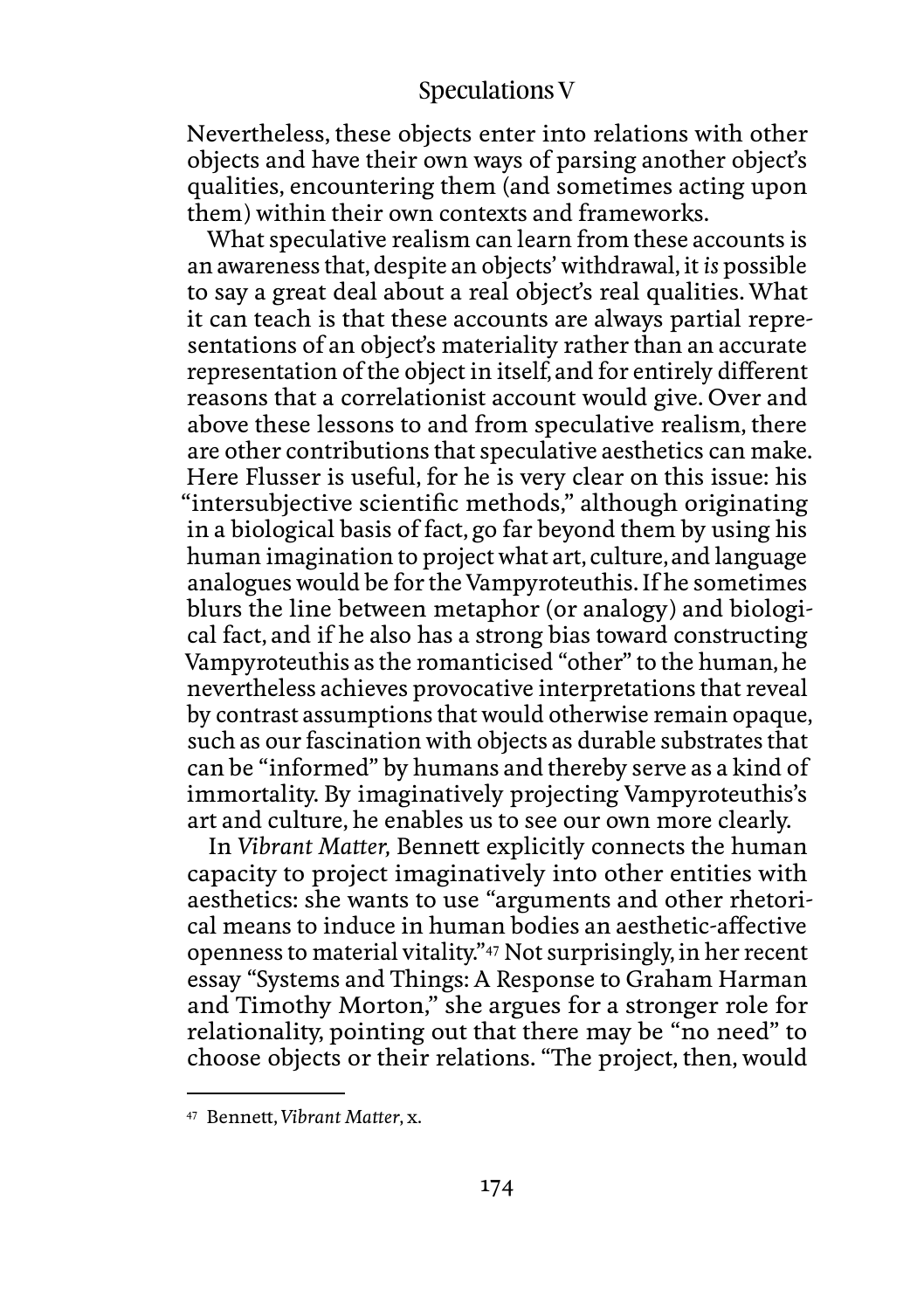be to make both objects and relations the periodic forms of theoretical attention."48

The issue of relationality is crucial, as the exchange in *The Speculative Turn* between Shaviro ("The Actual Volcano") and Harman ("Response to Shaviro") illustrates.49 In this exchange, I find myself more persuaded by Shaviro than Harman. I am confused by Harman's assertion in *The Quadruple Object* and elsewhere that relations between objects can themselves become objects, and that relations can also be encapsulated within objects. In this case, what exactly is the difference between a relation and an object, if everything can be converted to (or already is) an object? Moreover, although Harman distinguishes between different categories of relations in his development of the four-fold object, within these categories he tends to refer to "relations" as undifferentiated black boxes. His criticism of holistic philosophies clearly shows this tendency. In his "Response to Shaviro," he sharply criticises Whitehead's view that everything is relational by arguing that "if an object could be identified with its current relations, then there is no reason why anything would ever change," as objects would then have their reserves exhausted by the infinite web of relations in which they are caught.<sup>50</sup> To have change, he asserts, new relations would have to emerge, but how would these relations develop if everything is already connected? To me, this makes no sense. According to Shaviro, Whitehead does assert that "every actual entity is present in every other actual entity," but with the important qualification that this is so only "if we allow for degrees of relevance, and for negligible relevance."51 For example, if we ask how a dust storm on Mars would affect the online issue in which this

<sup>48</sup> Jane Bennett, "Systems and Things: A Response to Graham Harman and Timothy Morton," *New Literary History* (2012), 43, 225-33, especially 227.

<sup>49</sup> See Levi Bryant, Nick Srnicek, and Graham Harman, eds., *The Speculative Turn: Continental Materialism and Realism* (Melbourne: [Re.press,](Re.press) 2011).

<sup>&</sup>lt;sup>50</sup> Harman, "Response to Shaviro," 295.

<sup>51</sup> Shaviro, "The Actual Volcano," 287.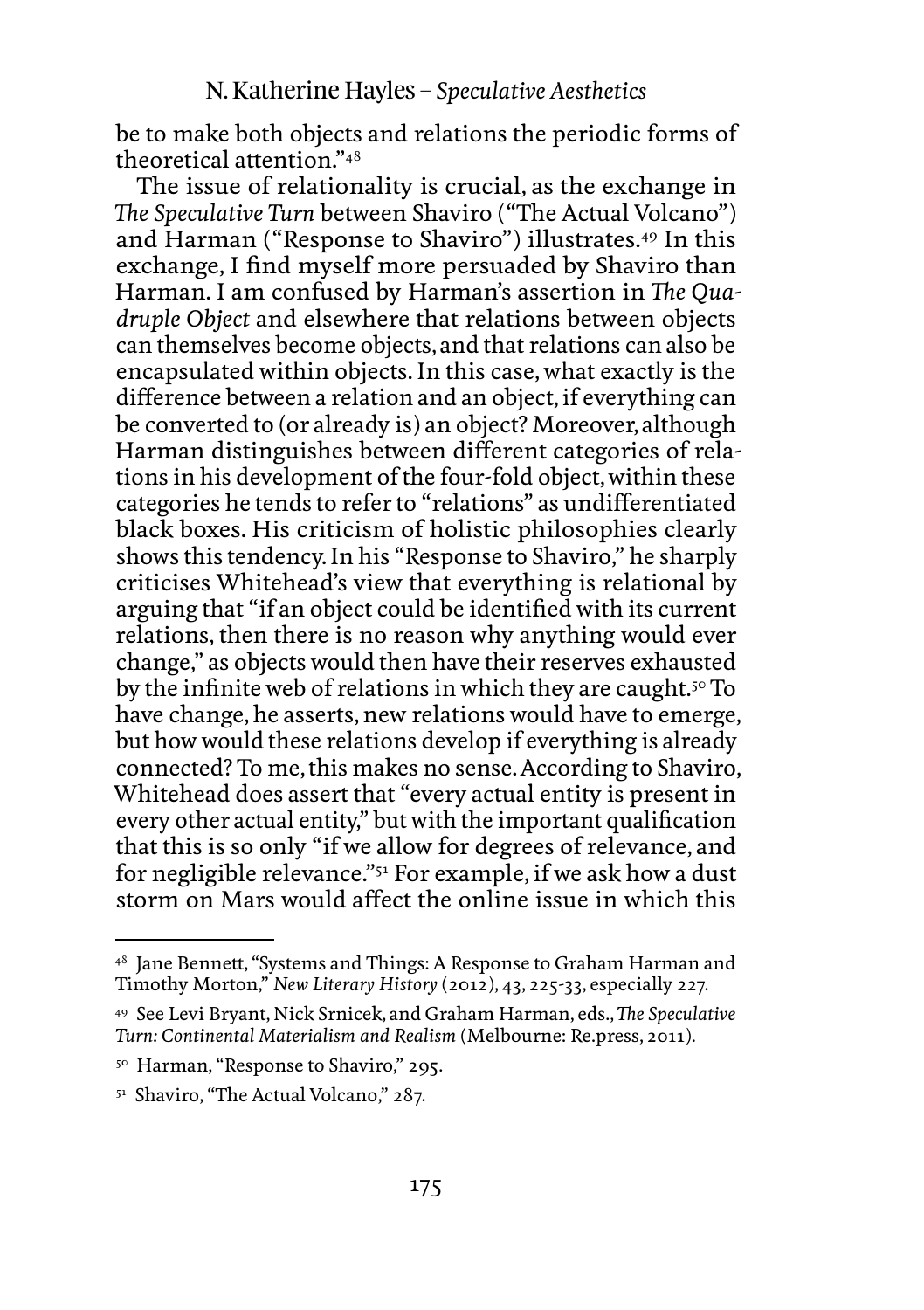essay appears, we would, according to Whitehead, conclude that it has "negligible relevance."

My own view is that relations exist within systems, and the organisation of components within a system determines what relations it will have. Of course, the boundaries of systems are often fuzzy; they overlap and transform, not to mention that human perspectives determine what counts as a system boundary. Nevertheless, the dynamics of systems are clearly of different kinds. The effect of encapsulating relations within objects, as Harman does, is to mask the system's dynamics and make it difficult to think about the dynamics at all. The black boxing of relations obliterates the specificity of how complex systems work. In chaotic, complex, and complex adaptive systems, multiple recursive feedback loops make such systems extraordinarily sensitive to small perturbations; something as small as the proverbial flapping of a butterfly's wing can have cascading large-scale ripple effects. Change does not require, as Harman seems to think, the emergence of new kinds of relations; all it requires are systemic organisations that tend toward instability rather than stability. The more interconnected such a system is, the more liable it is to constant change, rather than an absence of change. A clear distinction between objects and relations would help to make complex dynamics visible and ensure that the reserves intrinsic to objects are strongly correlated to the kinds of relations in which they engage.

Putting relations back into the picture empowers the OOI methodology of imaginative projection into nonhuman others as a theoretical possibility for speculative aesthetics that is either forbidden (in Harman's case) or under-theorised (in Bogost's argument). This leads to a strong paradox: human imagination is the best way, and perhaps the only way, to move beyond anthropocentrism into a more nuanced understanding of the world as comprised of a multitude of world views, including those of other biological organisms, human-made artefacts, and inanimate objects. Bennett makes a similar point: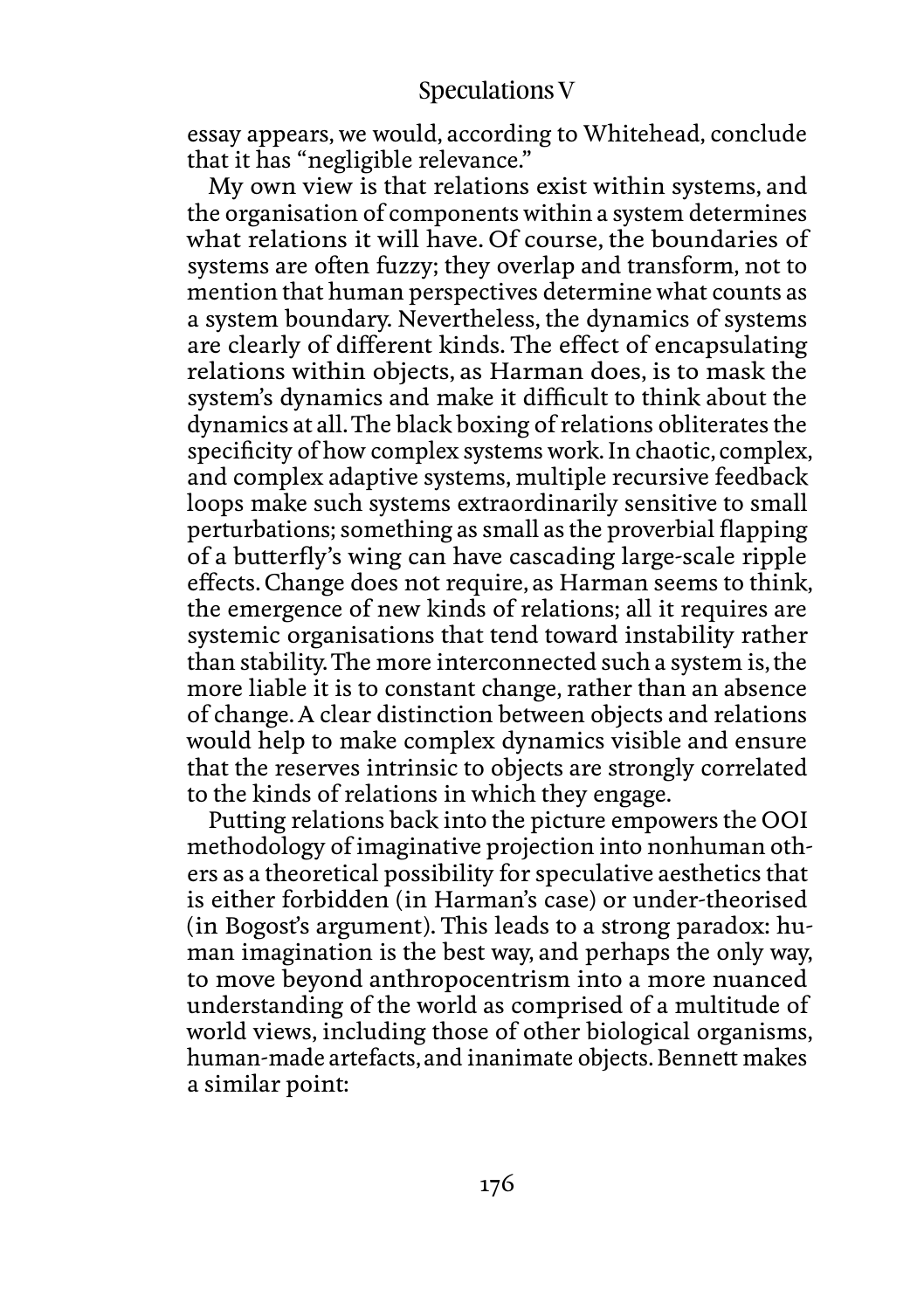Maybe it's worth running the risks associated with anthropomorphizing (superstition, the divinization of nature, romanticism) because it, oddly enough, works against anthropocentrism: a chord is struck between a person and thinking, and I am no longer above or outside a nonhuman 'environment'<sup>52</sup>

Empowering the role that human imagination plays in allowing us to go beyond anthropocentrism poses another challenge to OOO. Even if this is heresy within the framework of speculative realism, one could argue that humans, among all the objects and species that exist on earth, can imaginatively project themselves into the worldviews of other objects along a greater spectrum of qualities than most other objects can do. We know that many other species are capable of constructing mental models of how others think and perceive. The evidence is especially strong in the case of other primates, but one could also include such computer programs as expert systems and inference engines, including those constructed to create narratives. Nevertheless, one could concede that humans exceed all these in the scope and variety of imaginative projections. Does this then mean that human specialness must be reinstated after all? Along with the speculative realists and fellow travellers such as Timothy Morton, I agree that humans need to be more humble about their abilities and more receptive toward the abilities of what Bennett calls "lively matter" to act in the world. The conundrum can be resolved by recognising that humans *need* this ability more than most objects because they are more inclined to think of themselves as special. In effect, the ability of humans to imaginatively project themselves into other objects' experience of the world is *necessary* to combat the anthropocentrism and narcissism for which the human species is notorious. Without it, we would be in worse straits than we are; it is the silver lining that enables us to overcome the biases of specialness and reach out to understand other objects by analogy, although never (as Nagel, Harman and

<sup>52</sup> Bennett, *Vibrant Matter*, 120.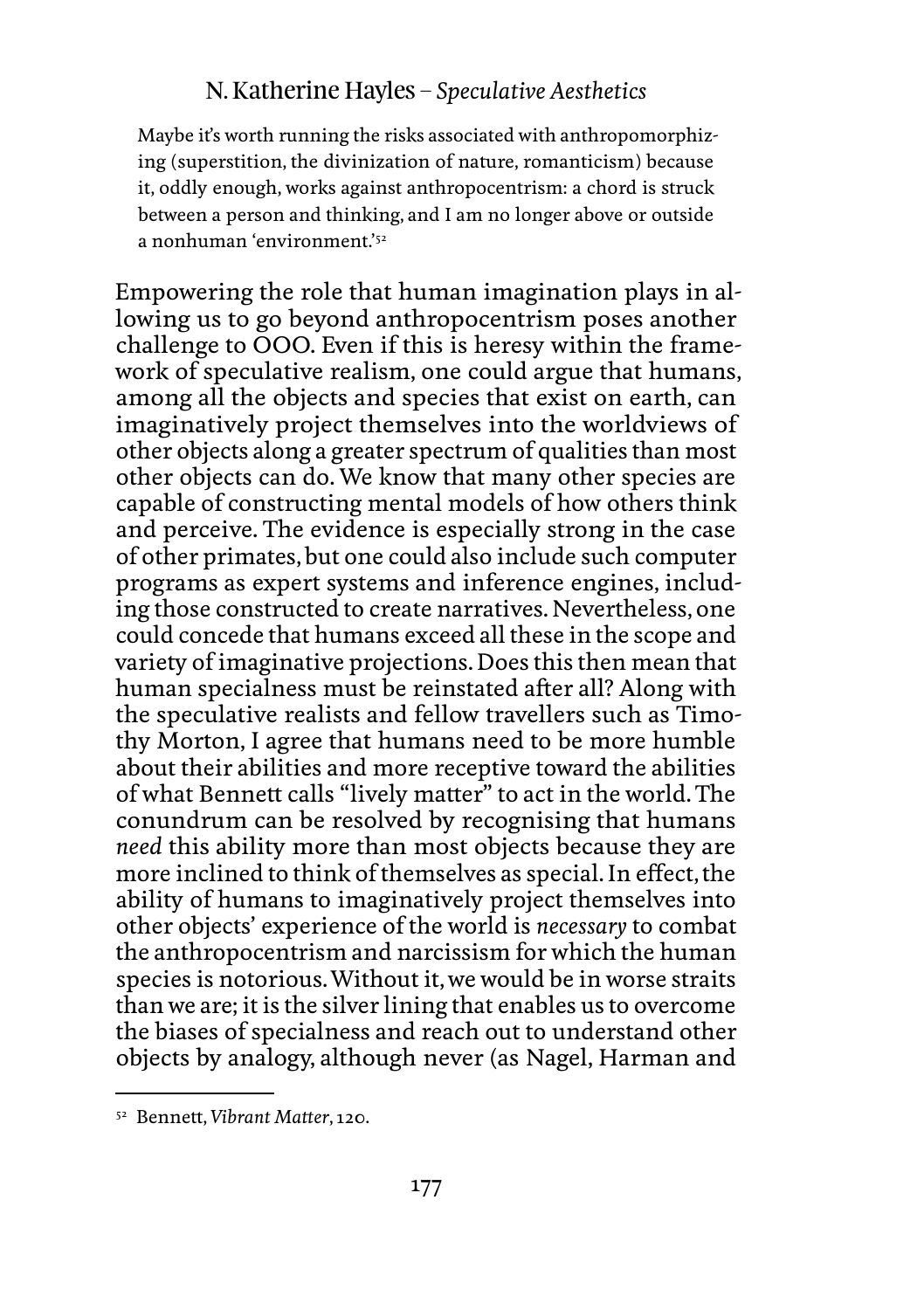Bogost point out) in the terms that the objects themselves experience. Perhaps this is what Bogost means by his enigmatic pronouncement, italicised for emphasis: "*all things equally exist, yet they do not exist equally.*"53

What does all this mean for speculative aesthetics? I started with the observation that human perception has always been central to aesthetics and noted the strong challenge that speculative realism poses to that assumption. I ended by arguing that the way to escape anthropocentrism is precisely through an imaginative projection into the worldviews of other objects and beings, based on evidence about their ways of being in the world, although with the important caveat that these are analogies and should not be mistaken for an object's own experience.

If speculative realism is modified in these arguments, so is aesthetics. The traditional division in aesthetics between those who hold that aesthetics is grounded in the object's own qualities, and those who locate it in human perception, is in a certain sense fused into a single approach which holds that the object's own qualities are expressed through the evidentiary bases, and that these are apprehended by human imagination and perception to create analogue projections of an object's world view. At the same time, aesthetics is separated from its traditional basis in beauty and re-located in the endeavour to recognise that every real object possesses—or even more strongly, *has a right to*—its own experience of the world, including biological, animate, and inanimate objects.

This approach, I conclude, has a strong claim to be called speculative aesthetics. Influenced by speculative realism, it does not slavishly follow its precepts but uses speculative realism's best insights to re-define the aesthetic mission. What I have staged in this essay is a kind of Zen tennis match between speculative realism and speculative aesthetics, in which the two are positioned less as antagonists than as partners, each helping the other to perform at a higher level. Seen in this light, speculative aesthetics is not so much a derivative

<sup>53</sup> Bogost, *Alien Phenomenology*, 11.